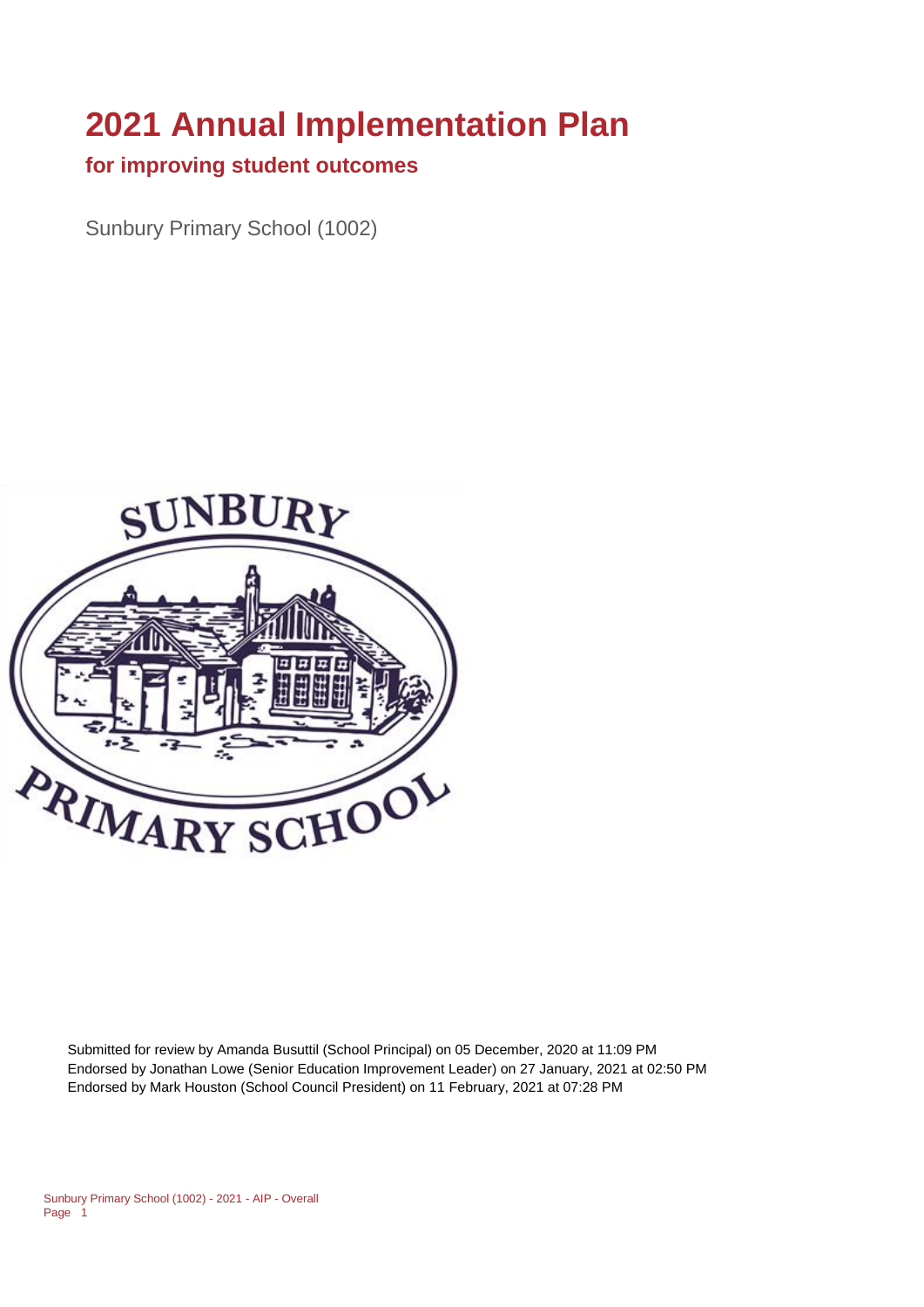# **Self-evaluation Summary - 2021**

| <b>FISO Improvement Model Dimensions</b><br>The 6 High-impact Improvement Initiatives are highlighted below in red. |                                       |  | <b>Self-evaluation Level</b>                   |                                   |
|---------------------------------------------------------------------------------------------------------------------|---------------------------------------|--|------------------------------------------------|-----------------------------------|
|                                                                                                                     |                                       |  | Building practice excellence                   | Embedding                         |
|                                                                                                                     | bure<br>sta<br>ence                   |  | Curriculum planning and assessment             | Evolving moving towards Embedding |
|                                                                                                                     | Excellence<br>teaching ar<br>learning |  | Evidence-based high-impact teaching strategies | Embedding                         |
|                                                                                                                     |                                       |  | Evaluating impact on learning                  | Evolving                          |

|                            | Building leadership teams           | Excelling                                 |
|----------------------------|-------------------------------------|-------------------------------------------|
|                            | Instructional and shared leadership | Excelling                                 |
| Professional<br>leadership | Strategic resource management       | <b>Embedding moving towards Excelling</b> |
|                            | Vision, values and culture          | Embedding                                 |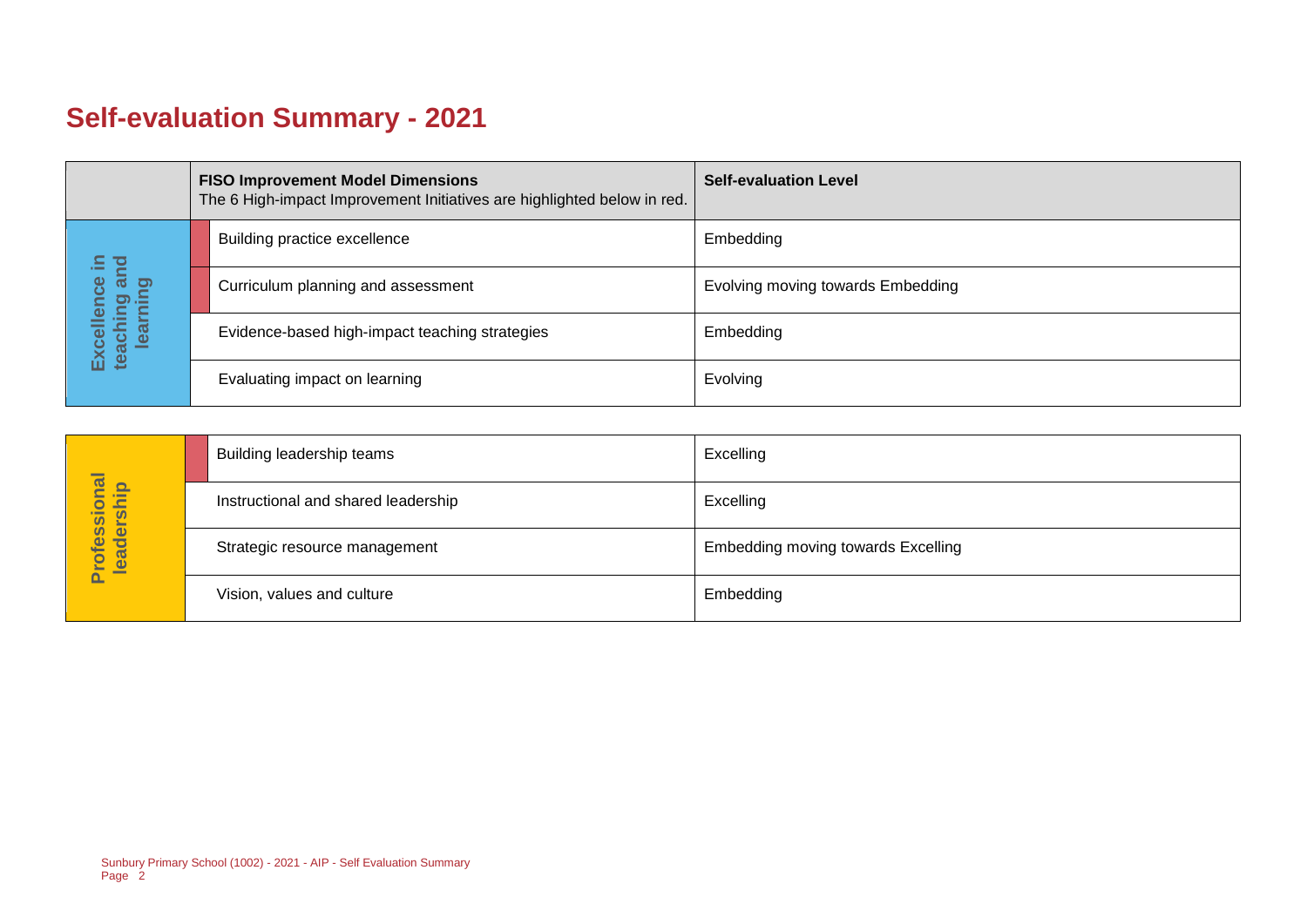| imate                               | Empowering students and building school pride | Evolving  |
|-------------------------------------|-----------------------------------------------|-----------|
| <b>gui</b><br>ပ                     | Setting expectations and promoting inclusion  | Evolving  |
| learn<br>$\bullet$<br>ositiv<br>for | Health and wellbeing                          | Embedding |
|                                     | Intellectual engagement and self-awareness    | Evolving  |

| $\Xi$                               | <b>Building communities</b>                  | Evolving  |
|-------------------------------------|----------------------------------------------|-----------|
| <u>ත</u><br>$\omega$<br>≔           | Global citizenship                           | Evolving  |
| ō<br>ן כ<br>enga<br>$\bullet$<br>ပိ | Networks with schools, services and agencies | Embedding |
|                                     | Parents and carers as partners               | Embedding |

| Positive climate<br>for learning   |                                                                      | Setting expectations and promoting inclusion                                                                                                                                                                                  | Evolving                                                                                                                                                                                                                                                                                                                                                                                                                                                                                                                                                                                                                                                                                                                                                                                                                                                                                                                                                                                                                                                                    |
|------------------------------------|----------------------------------------------------------------------|-------------------------------------------------------------------------------------------------------------------------------------------------------------------------------------------------------------------------------|-----------------------------------------------------------------------------------------------------------------------------------------------------------------------------------------------------------------------------------------------------------------------------------------------------------------------------------------------------------------------------------------------------------------------------------------------------------------------------------------------------------------------------------------------------------------------------------------------------------------------------------------------------------------------------------------------------------------------------------------------------------------------------------------------------------------------------------------------------------------------------------------------------------------------------------------------------------------------------------------------------------------------------------------------------------------------------|
|                                    | Health and wellbeing                                                 |                                                                                                                                                                                                                               | Embedding                                                                                                                                                                                                                                                                                                                                                                                                                                                                                                                                                                                                                                                                                                                                                                                                                                                                                                                                                                                                                                                                   |
|                                    |                                                                      | Intellectual engagement and self-awareness                                                                                                                                                                                    | Evolving                                                                                                                                                                                                                                                                                                                                                                                                                                                                                                                                                                                                                                                                                                                                                                                                                                                                                                                                                                                                                                                                    |
|                                    |                                                                      |                                                                                                                                                                                                                               |                                                                                                                                                                                                                                                                                                                                                                                                                                                                                                                                                                                                                                                                                                                                                                                                                                                                                                                                                                                                                                                                             |
| ≘.                                 | <b>Building communities</b>                                          |                                                                                                                                                                                                                               | Evolving                                                                                                                                                                                                                                                                                                                                                                                                                                                                                                                                                                                                                                                                                                                                                                                                                                                                                                                                                                                                                                                                    |
| Community<br>engagement<br>earning | Global citizenship                                                   |                                                                                                                                                                                                                               | Evolving                                                                                                                                                                                                                                                                                                                                                                                                                                                                                                                                                                                                                                                                                                                                                                                                                                                                                                                                                                                                                                                                    |
|                                    |                                                                      | Networks with schools, services and agencies                                                                                                                                                                                  | Embedding                                                                                                                                                                                                                                                                                                                                                                                                                                                                                                                                                                                                                                                                                                                                                                                                                                                                                                                                                                                                                                                                   |
|                                    | Parents and carers as partners                                       |                                                                                                                                                                                                                               | Embedding                                                                                                                                                                                                                                                                                                                                                                                                                                                                                                                                                                                                                                                                                                                                                                                                                                                                                                                                                                                                                                                                   |
|                                    |                                                                      |                                                                                                                                                                                                                               |                                                                                                                                                                                                                                                                                                                                                                                                                                                                                                                                                                                                                                                                                                                                                                                                                                                                                                                                                                                                                                                                             |
|                                    | Enter your reflective comments                                       | with fidelity during Remote and Flexible Learning.<br>hold during Remote and Flexible Learning.<br>reporting.<br>A Peer Observation model was developed and undertaken in Term 1.<br>SWPBS development was suspended in 2020. | The school has focussed strongly on professional learning for building teacher capacity in the areas within the Instructional<br>model. PLC Inquiries have also had a strong focus on teacher professional learning, alongside coaching.<br>Our PLC link School work has strengthen our PLC practices. Strong PLC cycles and implementation of the work continued<br>The staff have undertaken work in the establishment of a Guaranteed and Viable Curriculum through the development of<br>Essential Learnings and Proficiency Scales in Reading, and developmental rubric for Writing.<br>Work on Student Voice and Agency through coaching cycles implemented by our Learning Specialist begun, but was put on<br>Student goal setting and feedback practices were implemented. Teachers begun developing Reading goals for continuous<br>Members of the school Leadership Team completed Bastow's Leading Curriculum and Assessment course, and begun<br>planning the work with Team Leaders and teachers on further developing our planning and assessment practices. |
| Page 3                             | Sunbury Primary School (1002) - 2021 - AIP - Self Evaluation Summary |                                                                                                                                                                                                                               |                                                                                                                                                                                                                                                                                                                                                                                                                                                                                                                                                                                                                                                                                                                                                                                                                                                                                                                                                                                                                                                                             |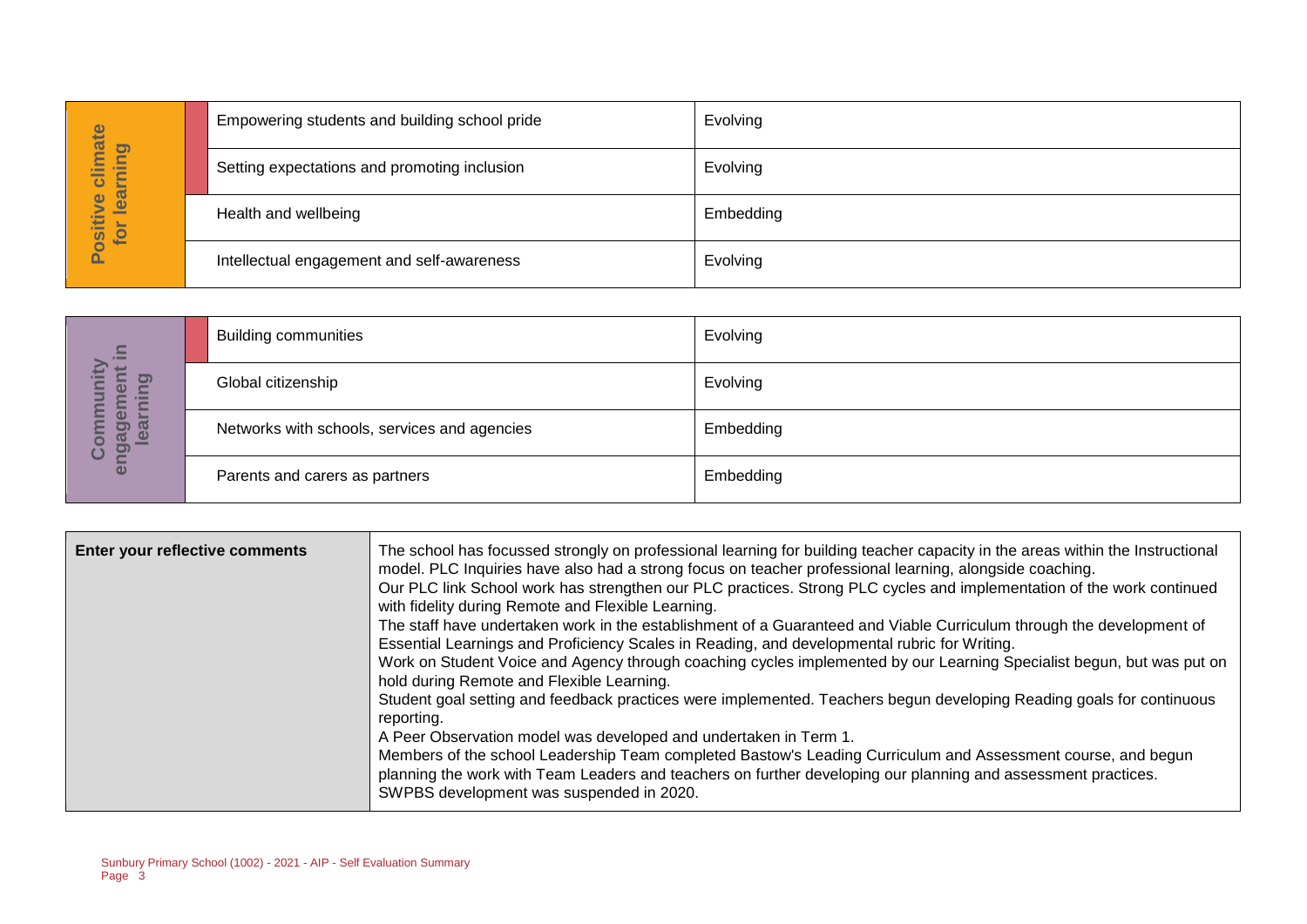|                                  | Over 100 volunteers completed the Volunteers Helpers Program in Term 1 2020.<br>Partnerships continued to be fostered with external agencies, to support welfare and wellbeing needs.<br>New House Spirit system was developed, and planning begun, however was suspended.<br>Addition of Food Technology as a specialist subject in Term 1. This subject was unable to continue due to COVID<br>restrictions.                                                                                                                                                                                                                                                                                                                                                                                                                                                                                                                                                                                                                                                                                                                                                                                                                                                                                                                                                                                                                                                                                                                                                                                                  |
|----------------------------------|-----------------------------------------------------------------------------------------------------------------------------------------------------------------------------------------------------------------------------------------------------------------------------------------------------------------------------------------------------------------------------------------------------------------------------------------------------------------------------------------------------------------------------------------------------------------------------------------------------------------------------------------------------------------------------------------------------------------------------------------------------------------------------------------------------------------------------------------------------------------------------------------------------------------------------------------------------------------------------------------------------------------------------------------------------------------------------------------------------------------------------------------------------------------------------------------------------------------------------------------------------------------------------------------------------------------------------------------------------------------------------------------------------------------------------------------------------------------------------------------------------------------------------------------------------------------------------------------------------------------|
| <b>Considerations for 2021</b>   | A whole school inquiry into Writing will be a focus for 2021. This will include continued development of Essential Learnings<br>and Proficiency Scales in Writing, as well as team based PLC work and teacher professional learning.<br>Continued focus on student goal setting feedback.<br>FISO focus teams will focus on:<br>$-$ PLC<br>- Instructional Model<br>- SWPBS<br>- Student Voice and Agency<br>Learning Specialist will re-commence coaching for Student Voice and Agency, with a focus on a Positive Climate for<br>Learning.<br>Assistant Principal and SVA Learning Specialist will continue working with middle level team leaders on developing<br>curriculum and assessment practices.<br>Curriculum Planning will begin to incorporate Student Voice.<br>Curriculum Design model will be in place, with teams using the model for planning Inquiry units across the school.<br>Move to Progressive Reporting, with reports provided to parents termly.<br>Resumption of work on SWPBS (in particular the behaviour matrix and reward system.<br>Update and further development of the Be You framework<br>Response to Tiered Intervention approach - Level 1: Class based differentiation, Level 2: LLI, Level 3: Language Support<br>Program.<br>Possible engagement with provisional psychologists.<br>House Spirit system to be reinstated and developed through 2021.<br>Continued partnerships to occur with external agencies for wellbeing needs.<br>Foster further community relationships.<br>Peer Observation model to continue.<br>Learning Walks conducted by Principal Class. |
| Documents that support this plan |                                                                                                                                                                                                                                                                                                                                                                                                                                                                                                                                                                                                                                                                                                                                                                                                                                                                                                                                                                                                                                                                                                                                                                                                                                                                                                                                                                                                                                                                                                                                                                                                                 |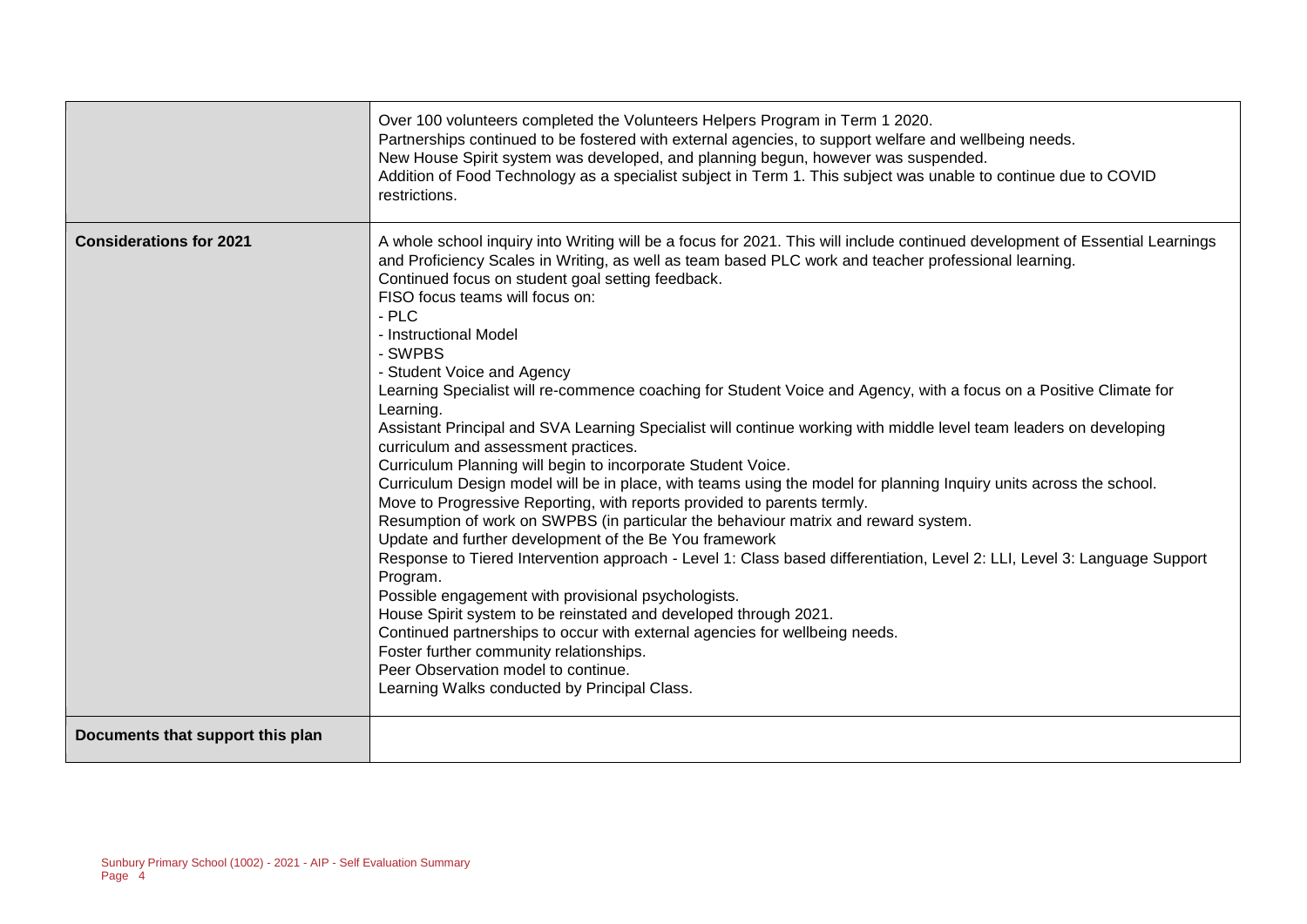# **SSP Goals Targets and KIS**

| Goal 1                                                                    | 2021 Priorities Goal                                                                                                                                            |  |  |
|---------------------------------------------------------------------------|-----------------------------------------------------------------------------------------------------------------------------------------------------------------|--|--|
| Target 1.1                                                                | Support for the 2021 Priorities                                                                                                                                 |  |  |
| <b>Key Improvement Strategy 1.a</b><br>Curriculum planning and assessment | Learning, catch-up and extension priority                                                                                                                       |  |  |
| <b>Key Improvement Strategy 1.b</b><br><b>Health and wellbeing</b>        | Happy, active and healthy kids priority                                                                                                                         |  |  |
| Key Improvement Strategy 1.c<br><b>Building communities</b>               | Connected schools priority                                                                                                                                      |  |  |
| Goal 2                                                                    | To improve the learning growth of every student with a particular focus on writing.                                                                             |  |  |
| Target 2.1                                                                | By 2023, increase the percentage of students in Years 3 and 5 achieving in the top 2 NAPLAN bands in writing (Year 3<br>from 62 to 68%, Year 5 from 15 to 25%). |  |  |
| Target 2.2                                                                | By 2023 the percentage of Year 5 students meeting or above benchmark growth in NAPLAN writing to be (from 68% to<br>80%).                                       |  |  |
| Target 2.3                                                                | 95% of Year F-6 students assessed against the Victorian Curriculum Levels F-10 to:<br>• be at or above their age appropriate Level of learning for Writing      |  |  |
|                                                                           | • make at least one Level of learning progress in each school year during the SSP period in Writing                                                             |  |  |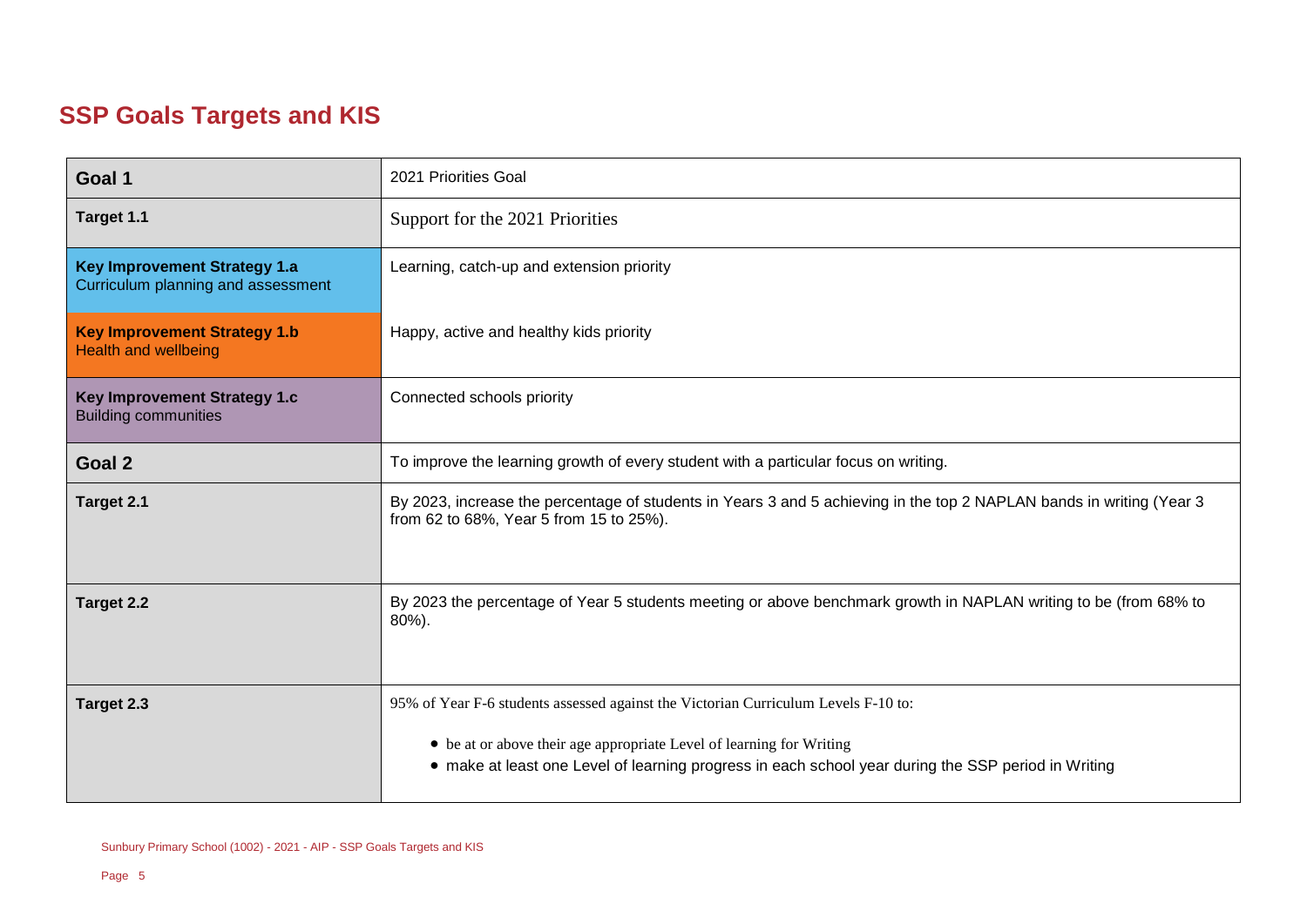| Target 2.4                                                                 | By 2023, improve the percentage of positive endorsement on SSS school climate module score for the component, collaboration,<br>collective efficacy – increase from 69% to 85% or higher on average over the four years of the SSP. |  |
|----------------------------------------------------------------------------|-------------------------------------------------------------------------------------------------------------------------------------------------------------------------------------------------------------------------------------|--|
| <b>Key Improvement Strategy 2.a</b><br><b>Building practice excellence</b> | To work as an evidence informed professional learning community to use rigorous assessment practices that inform<br>teaching and learning and drive professional practice improvement                                               |  |
| <b>Key Improvement Strategy 2.b</b><br><b>Building leadership teams</b>    | Build the capacity of middle level leaders to embed a culture of collective responsibility and collaboration to drive<br>improvements in student learning                                                                           |  |
| Goal 3                                                                     | To improve the learning growth of every student with a particular focus on numeracy                                                                                                                                                 |  |
| Target 3.1                                                                 | By 2023, increase the percentage of students in Years 3 and 5 achieving in the top 2 NAPLAN bands in numeracy (Year 3<br>from 44% to 48%, Year 5 from 20% to 31%).                                                                  |  |
| Target 3.2                                                                 | By 2023 the percentage of Year 5 students meeting or above benchmark growth in NAPLAN numeracy to be (from 75% to<br>85%).                                                                                                          |  |
| Target 3.3                                                                 | 95% of Year F-6 students assessed against the Victorian Curriculum Levels F-10 to:                                                                                                                                                  |  |
|                                                                            | • be at or above their age appropriate Level of learning for Number and Algebra<br>• make at least one Level of learning progress in each school year during the SSP period in Number and Algebra                                   |  |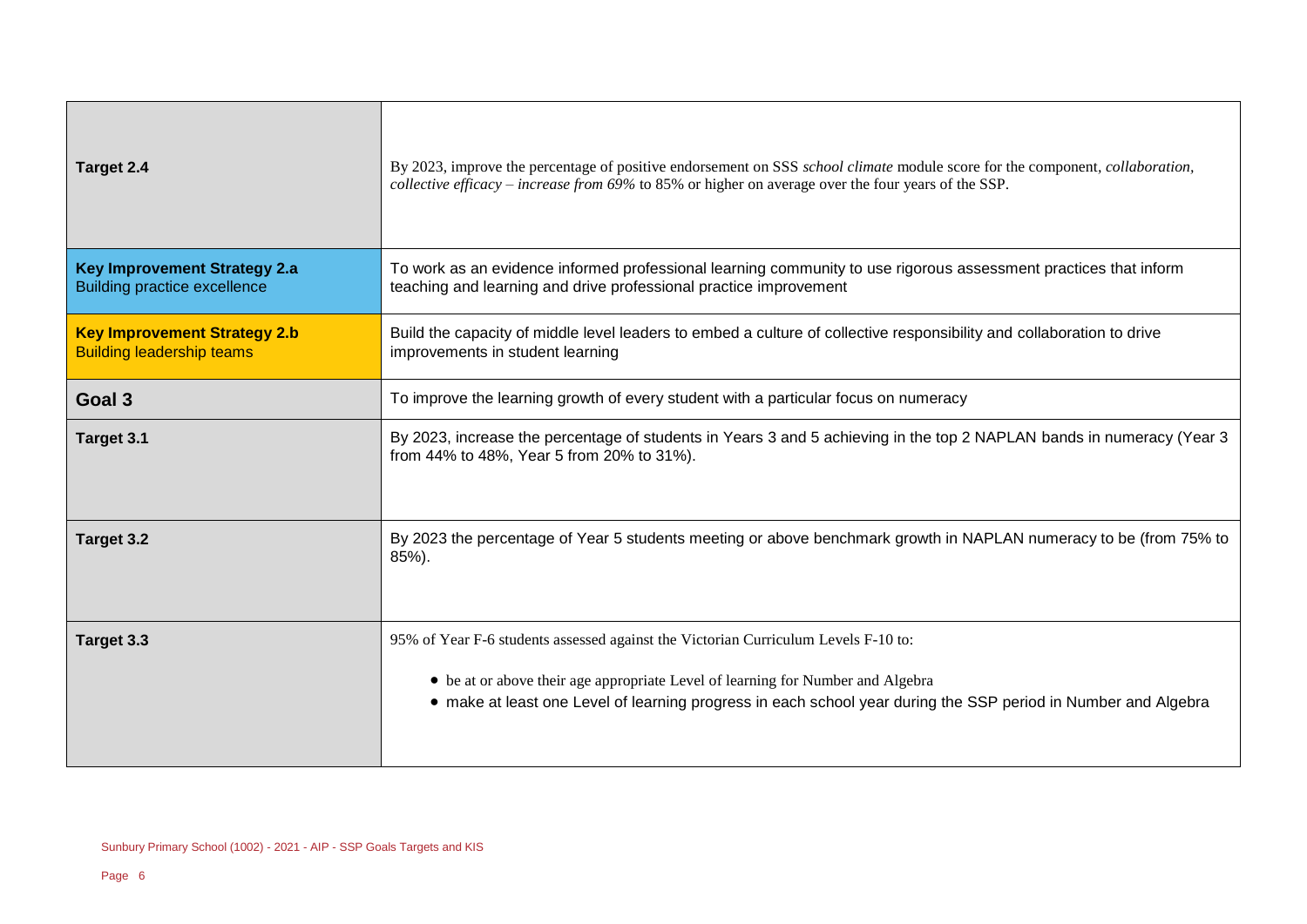| Target 3.4                                                                 | By 2023, improve the percentage of positive endorsement on SSS school climate module score for the component, collaboration,<br>collective efficacy – increase from 69% to 85% or higher on average over the four years of the SSP.                                                                                            |  |
|----------------------------------------------------------------------------|--------------------------------------------------------------------------------------------------------------------------------------------------------------------------------------------------------------------------------------------------------------------------------------------------------------------------------|--|
| <b>Key Improvement Strategy 3.a</b><br><b>Building practice excellence</b> | Build the capacity of all teaching staff to use evidence-based strategies, in alignment with an agreed instructional model,<br>to drive improved professional practice and to use data to teach to a student's point of learning.                                                                                              |  |
| <b>Key Improvement Strategy 3.b</b><br><b>Building leadership teams</b>    | Build the capacity of middle level leaders to embed a culture of collective responsibility and collaboration to drive<br>2.<br>improvements in student learning.                                                                                                                                                               |  |
| Goal 4                                                                     | To improve student voice and agency                                                                                                                                                                                                                                                                                            |  |
| Target 4.1                                                                 | By 2023 increase the percentage of positive endorsement for the Social Engagement factors of:<br>• student agency and voice from 54% to 75%<br>• learning confidence from 73% to 85%<br>• stimulating learning from $66\%$ to $85\%$<br>• setting goals from $83\%$ to $92\%$<br>on the 4-6 Student Attitudes to School Survey |  |
| Target 4.2                                                                 | By 2023 increase the percentage of positive endorsement for factors of<br>• student agency and voice from 78% to 86%<br>• student cognitive engagement factors from 80% to 88%<br>on the Parent Opinion Survey on average over the four years of the SSP.                                                                      |  |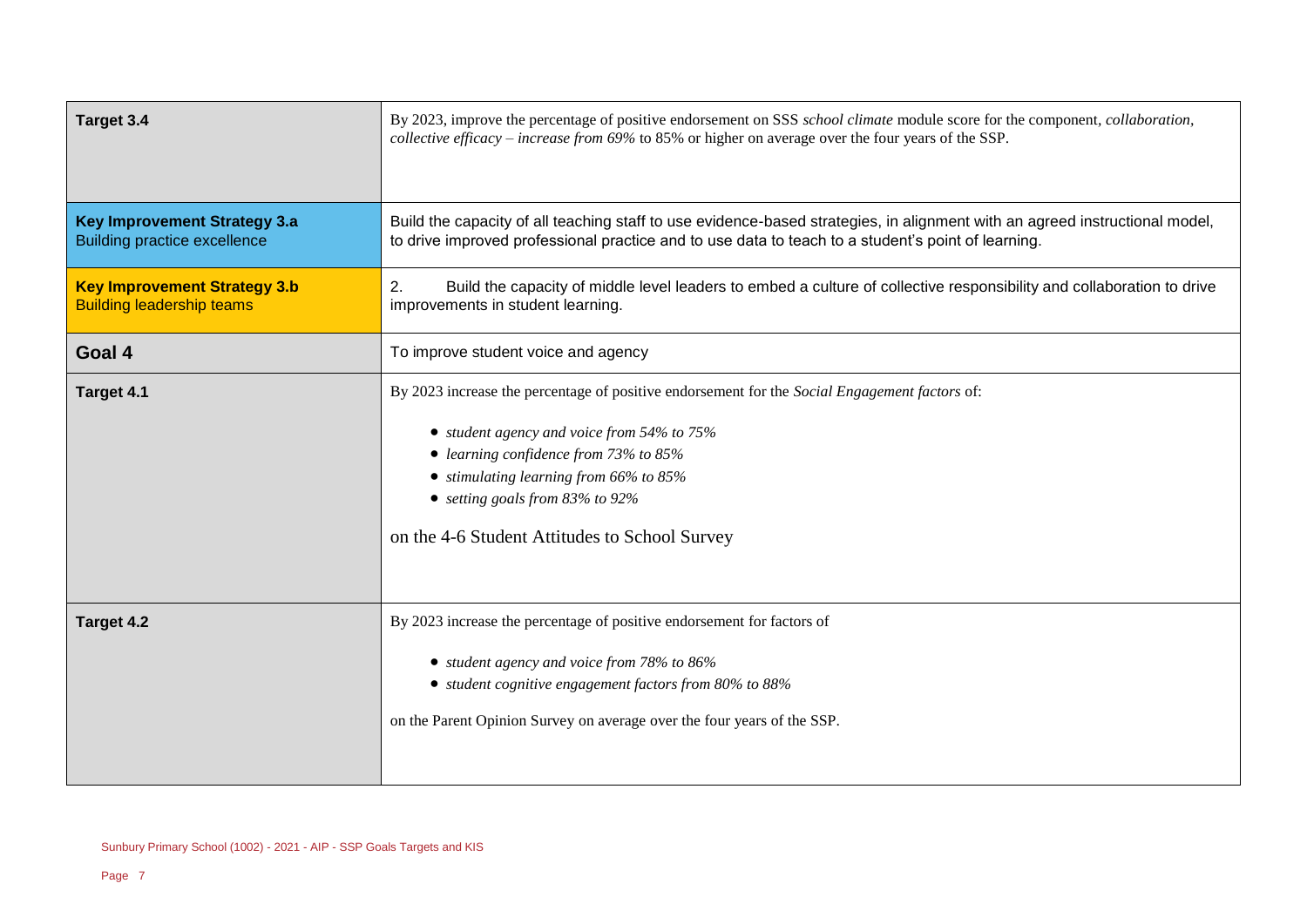| Target 4.3                                                                       | By 2023, improve the percentage of positive endorsement on Staff Opinion Survey teaching & learning - evaluation module score for<br>the component, use student feedback to inform teaching practice – increase from $68\%$ to $75\%$ or higher on average over the four years<br>of the SSP. |  |  |
|----------------------------------------------------------------------------------|-----------------------------------------------------------------------------------------------------------------------------------------------------------------------------------------------------------------------------------------------------------------------------------------------|--|--|
| Target 4.4                                                                       | By 2023, average absence will reduce from 14 days (2019) to 12 days (2023).                                                                                                                                                                                                                   |  |  |
| Key Improvement Strategy 4.a<br>Empowering students and building school<br>pride | Build teacher capacity to have a consistent understanding of, and to embed opportunities for student agency and<br>voice.                                                                                                                                                                     |  |  |
| Key Improvement Strategy 4.b<br>Intellectual engagement and self-<br>awareness   | 2.<br>Empower students to collaborate with adults and peers to direct and take responsibility for their learning, creating<br>self-regulating learners (assessment capable learners).                                                                                                         |  |  |
| Key Improvement Strategy 4.c<br><b>Building communities</b>                      | 3.<br>Build school capacity to collaborate in learning partnerships both within and beyond the school community.                                                                                                                                                                              |  |  |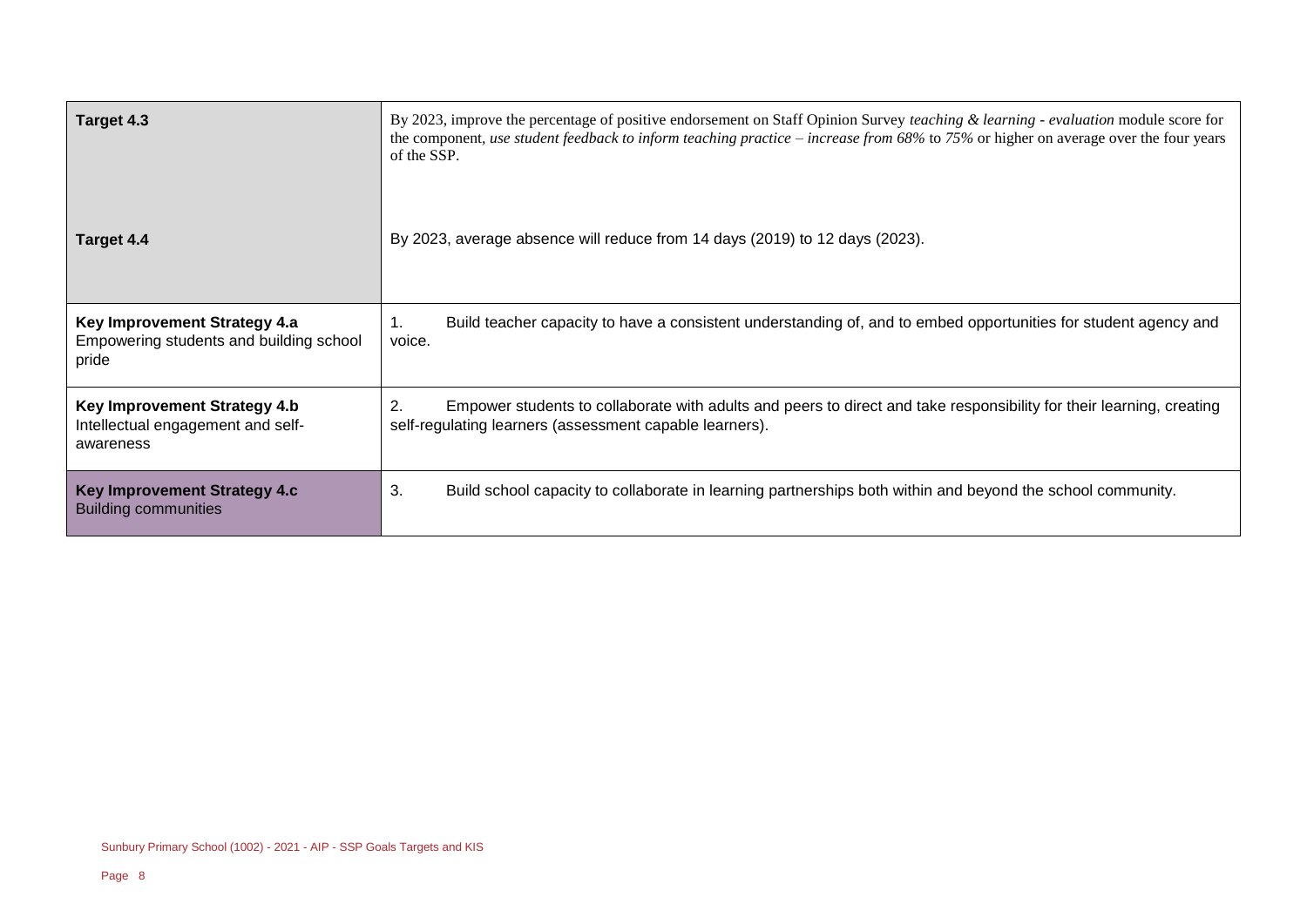#### **Select Annual Goals and KIS**

| <b>Four Year Strategic Goals</b> | Is this<br>selected for<br>focus this<br>year? | <b>Four Year Strategic Targets</b> | 12 month target<br>The 12 month target is an incremental step<br>towards meeting the 4-year target, using the<br>same data set.                                                                                                      |
|----------------------------------|------------------------------------------------|------------------------------------|--------------------------------------------------------------------------------------------------------------------------------------------------------------------------------------------------------------------------------------|
| 2021 Priorities Goal             | Yes                                            | Support for the 2021 Priorities    | Learning Catch Up and Extension: By<br>2021, increase the percentage of<br>students in Years 3 and 5 achieving in the<br>top two and middle NAPLAN bands in<br>reading (Year 3 from 94% to 97%, Year<br>5 from 81% to 88%).          |
|                                  |                                                |                                    | By 2021, increase the percentage of<br>students achieving more than a year's<br>growth in reading against Fountas and<br>Pinnell benchmarking from (Yr. 183% to<br>90%, Yr. 2 31% to 61%, Yr. 3 52% to<br>70% and Yr. 4 39% to 64%). |
|                                  |                                                |                                    | Happy, active and healthy kids: By 2021,<br>average absence will reduce from 14<br>days (2019) to 12 days (2021).                                                                                                                    |
|                                  |                                                |                                    | By 2021, decrease the percentage of<br>Year 1-6 students identified as at risk for<br>emotional behaviour in the Student<br>Check-In tool from 26% to 18%.                                                                           |
|                                  |                                                |                                    | Connected Schools: By 2021 increase<br>the percentage of positive endorsement<br>for parent community engagement factors                                                                                                             |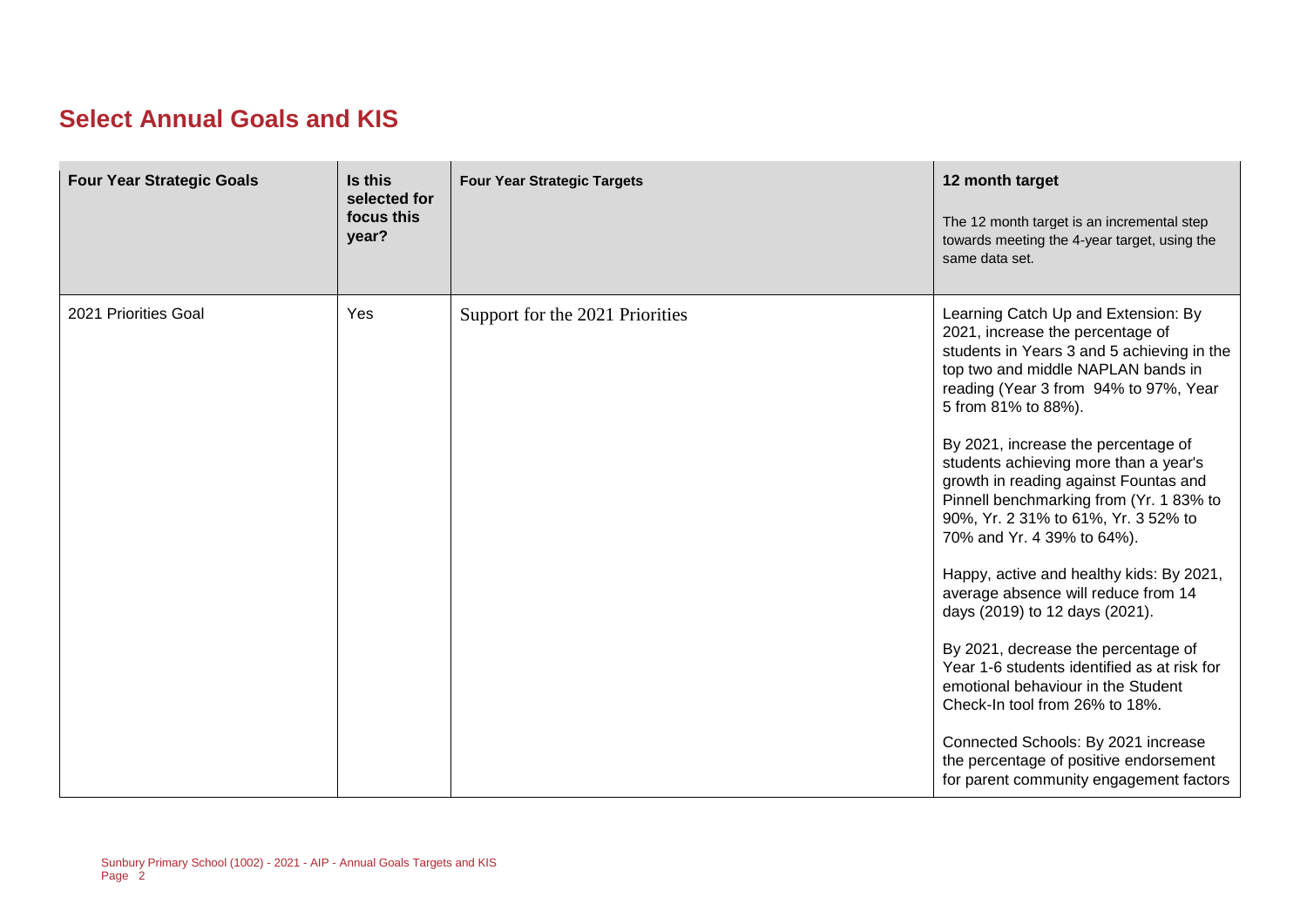|                                                                                           |           |                                                                                                                                                                                                                                                                         | on the Parent Opinion Survey from (2020)<br>49% to 65%.                                                                                                                                                                                                                             |
|-------------------------------------------------------------------------------------------|-----------|-------------------------------------------------------------------------------------------------------------------------------------------------------------------------------------------------------------------------------------------------------------------------|-------------------------------------------------------------------------------------------------------------------------------------------------------------------------------------------------------------------------------------------------------------------------------------|
| To improve the learning growth of<br>every student with a particular focus<br>on writing. | Yes       | By 2023, increase the percentage of students in Years 3 and 5<br>achieving in the top 2 NAPLAN bands in writing (Year 3 from 62 to<br>68%, Year 5 from 15 to 25%).                                                                                                      | By 2021, increase the percentage of<br>students in Years 3 and 5 achieving in the<br>top 2 NAPLAN bands in writing (Year 3<br>from 57% to 60%, Year 5 from 21% to<br>$30\%$ ).                                                                                                      |
|                                                                                           |           | By 2023 the percentage of Year 5 students meeting or above<br>benchmark growth in NAPLAN writing to be (from 68% to 80%).                                                                                                                                               | By 2021 the percentage of Year 5<br>students meeting or above benchmark<br>growth in NAPLAN writing to be (from<br>68% to 72%).                                                                                                                                                     |
|                                                                                           |           | 95% of Year F-6 students assessed against the Victorian<br>Curriculum Levels F-10 to:<br>• be at or above their age appropriate Level of learning for Writing<br>• make at least one Level of learning progress in each<br>school year during the SSP period in Writing | 85% of Year F-6 students assessed<br>against the Victorian Curriculum Levels F-<br>$10$ to:<br>- be at or above their age appropriate<br>Level of learning for Writing<br>- make at least one Level of learning<br>progress in each school year during the<br>SSP period in Writing |
|                                                                                           |           | By 2023, improve the percentage of positive endorsement on SSS school<br>climate module score for the component, collaboration, collective efficacy<br>$-$ <i>increase from 69%</i> to 85% or higher on average over the four years of<br>the SSP.                      | By 2021, improve the percentage of<br>positive endorsement on SSS school<br>climate module score for the component,<br>collaboration, collective efficacy -<br>increase from 69% to 72% or higher on<br>average over the four years of the SSP.                                     |
| To improve the learning growth of<br>every student with a particular focus<br>on numeracy | <b>No</b> | By 2023, increase the percentage of students in Years 3 and 5<br>achieving in the top 2 NAPLAN bands in numeracy (Year 3 from<br>44% to 48%, Year 5 from 20% to 31%).                                                                                                   |                                                                                                                                                                                                                                                                                     |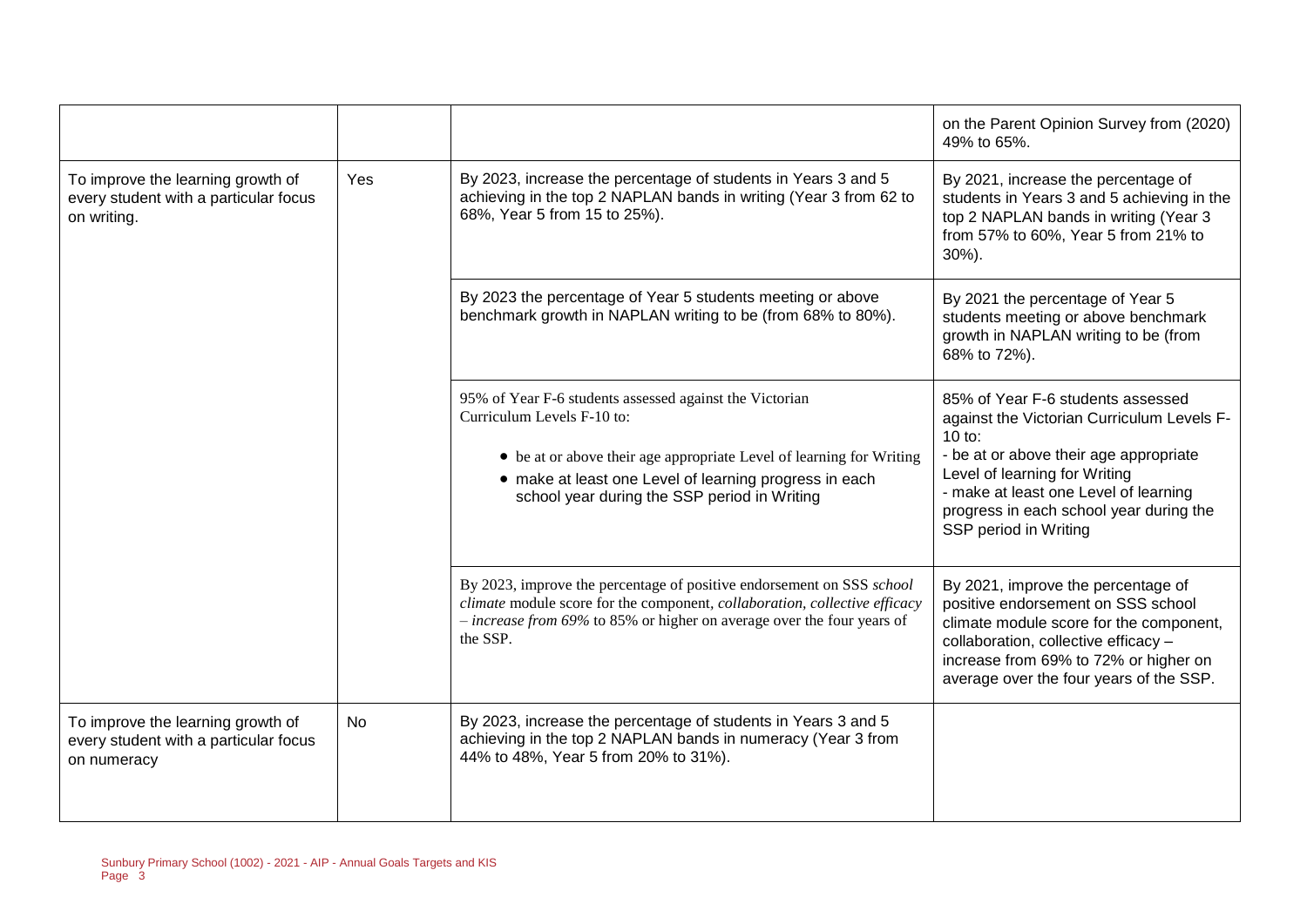|                                     |            | By 2023 the percentage of Year 5 students meeting or above<br>benchmark growth in NAPLAN numeracy to be (from 75% to 85%).                                                                                                                                                                                                    |                                                                                                                                                                                                                                                                                                                             |
|-------------------------------------|------------|-------------------------------------------------------------------------------------------------------------------------------------------------------------------------------------------------------------------------------------------------------------------------------------------------------------------------------|-----------------------------------------------------------------------------------------------------------------------------------------------------------------------------------------------------------------------------------------------------------------------------------------------------------------------------|
|                                     |            | 95% of Year F-6 students assessed against the Victorian<br>Curriculum Levels F-10 to:<br>• be at or above their age appropriate Level of learning for Number<br>and Algebra<br>• make at least one Level of learning progress in each<br>school year during the SSP period in Number and Algebra                              |                                                                                                                                                                                                                                                                                                                             |
|                                     |            | By 2023, improve the percentage of positive endorsement on SSS school<br>climate module score for the component, collaboration, collective efficacy<br>$-$ <i>increase from 69%</i> to 85% or higher on average over the four years of<br>the SSP.                                                                            |                                                                                                                                                                                                                                                                                                                             |
| To improve student voice and agency | <b>Yes</b> | By 2023 increase the percentage of positive endorsement for the Social<br>Engagement factors of:<br>• student agency and voice from 54% to 75%<br>• learning confidence from 73% to 85%<br>$\bullet$ stimulating learning from 66% to 85%<br>• setting goals from 83% to 92%<br>on the 4-6 Student Attitudes to School Survey | By 2021 increase the percentage of<br>positive endorsement for the Social<br>Engagement factors on the 4-6 Student<br>Attitudes to School Survey of:<br>- student agency and voice from 54% to<br>62%<br>- learning confidence from 73% to 78%<br>- stimulating learning from 66% to 72%<br>- setting goals from 83% to 87% |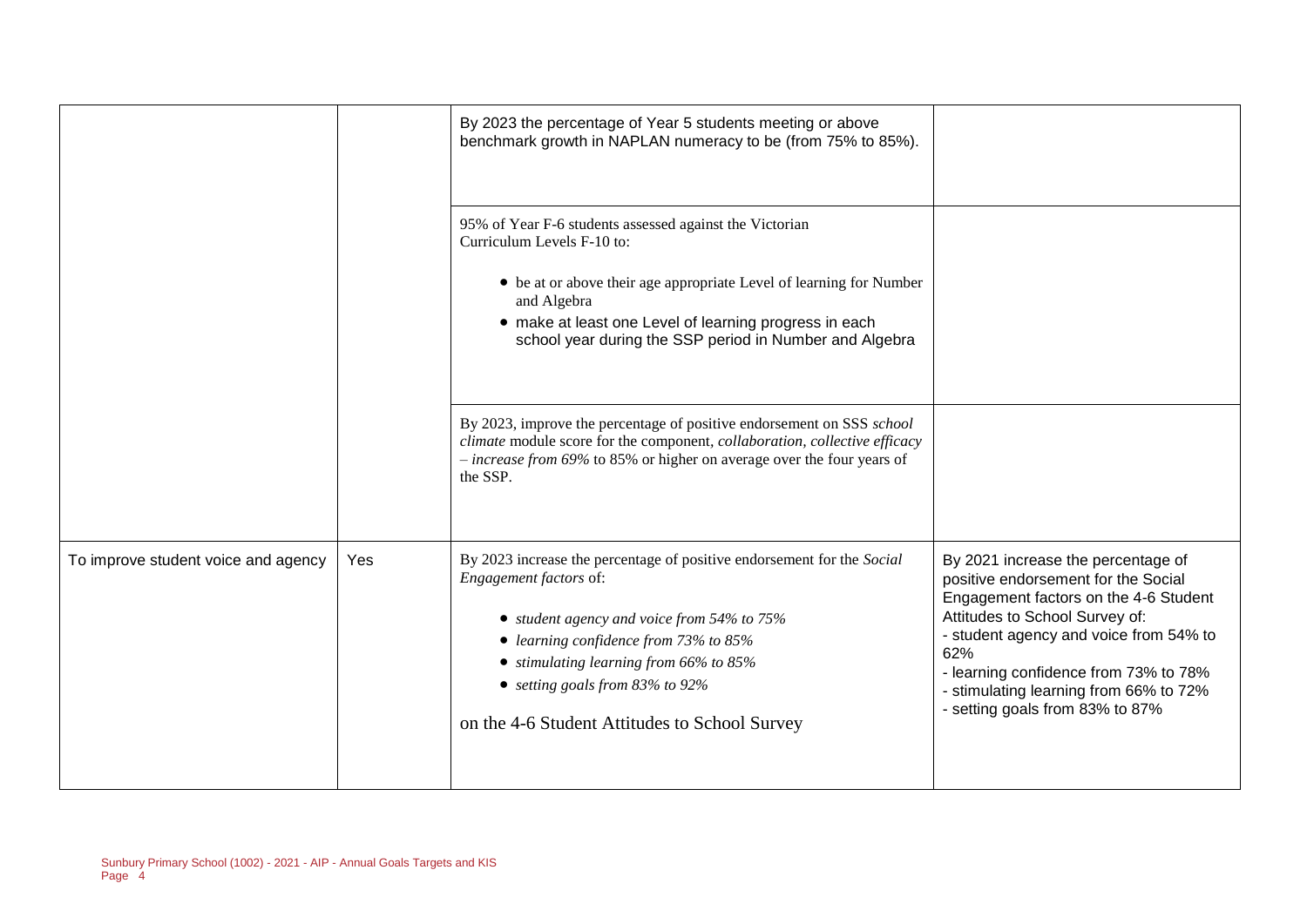| By 2023 increase the percentage of positive endorsement for factors of<br>• student agency and voice from 78% to 86%<br>• student cognitive engagement factors from 80% to 88%<br>on the Parent Opinion Survey on average over the four years of the SSP.                                     | By 2021 increase the percentage of<br>positive endorsement for factors on the<br>Parent Opinion Survey on average over<br>the four years of the SSP of:<br>- student agency and voice from (2020)<br>78% to 80%<br>- student cognitive engagement factors<br>from (2020) 74% to 77%                    |
|-----------------------------------------------------------------------------------------------------------------------------------------------------------------------------------------------------------------------------------------------------------------------------------------------|--------------------------------------------------------------------------------------------------------------------------------------------------------------------------------------------------------------------------------------------------------------------------------------------------------|
| By 2023, improve the percentage of positive endorsement on Staff<br>Opinion Survey teaching $\&$ learning - evaluation module score for the<br>component, use student feedback to inform teaching practice - increase<br>from 68% to 75% or higher on average over the four years of the SSP. | By 2021, improve the percentage of<br>positive endorsement on Staff Opinion<br>Survey teaching & learning - evaluation<br>module score for the component, use<br>student feedback to inform teaching<br>practice - increase from 68% to 70% or<br>higher on average over the four years of<br>the SSP. |
| By 2023, average absence will reduce from 14 days (2019) to 12<br>days (2023).                                                                                                                                                                                                                | By 2021, average absence will reduce<br>from 14 days (2019) to 12 days (2021).                                                                                                                                                                                                                         |

| Goal 1              | 2021 Priorities Goal                                                                                                                                                                                                      |
|---------------------|---------------------------------------------------------------------------------------------------------------------------------------------------------------------------------------------------------------------------|
| 12 Month Target 1.1 | Learning Catch Up and Extension: By 2021, increase the percentage of students in Years 3 and 5 achieving in the top two and<br>middle NAPLAN bands in reading (Year 3 from 94% to 97%, Year 5 from 81% to 88%).           |
|                     | By 2021, increase the percentage of students achieving more than a year's growth in reading against Fountas and Pinnell<br>benchmarking from (Yr. 1 83% to 90%, Yr. 2 31% to 61%, Yr. 3 52% to 70% and Yr. 4 39% to 64%). |
|                     | Happy, active and healthy kids: By 2021, average absence will reduce from 14 days (2019) to 12 days (2021).                                                                                                               |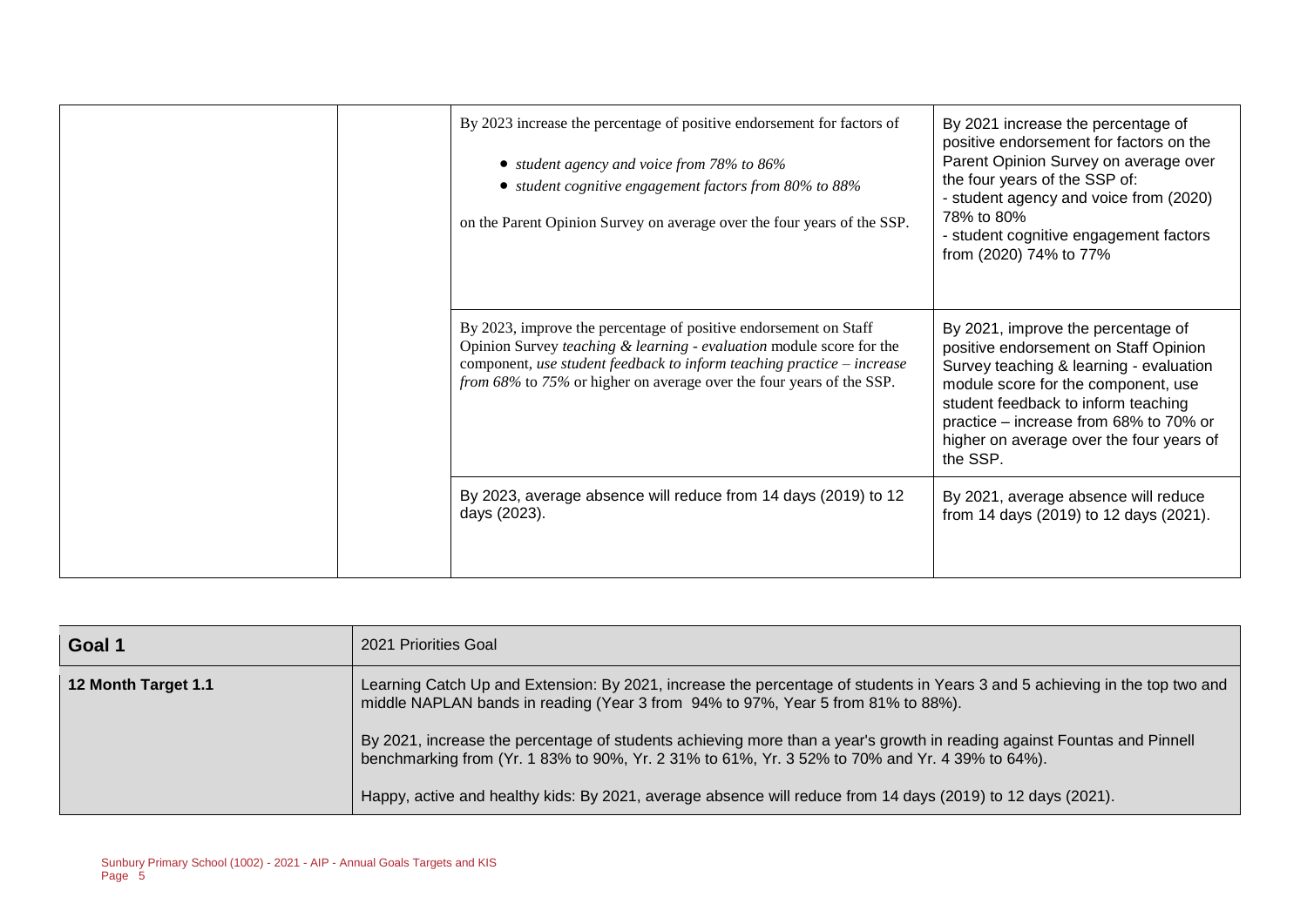|                                                                                                                                                                                                                                                                                           | By 2021, decrease the percentage of Year 1-6 students identified as at risk for emotional behaviour in the Student Check-In<br>tool from 26% to 18%.<br>Connected Schools: By 2021 increase the percentage of positive endorsement for parent community engagement factors on<br>the Parent Opinion Survey from (2020) 49% to 65%. |                                              |  |  |
|-------------------------------------------------------------------------------------------------------------------------------------------------------------------------------------------------------------------------------------------------------------------------------------------|------------------------------------------------------------------------------------------------------------------------------------------------------------------------------------------------------------------------------------------------------------------------------------------------------------------------------------|----------------------------------------------|--|--|
| <b>Key Improvement Strategies</b>                                                                                                                                                                                                                                                         |                                                                                                                                                                                                                                                                                                                                    | Is this KIS selected for focus this<br>year? |  |  |
| KIS <sub>1</sub><br>Curriculum planning and assessment                                                                                                                                                                                                                                    | Learning, catch-up and extension priority                                                                                                                                                                                                                                                                                          | Yes                                          |  |  |
| KIS <sub>2</sub><br><b>Health and wellbeing</b>                                                                                                                                                                                                                                           | Happy, active and healthy kids priority                                                                                                                                                                                                                                                                                            | Yes                                          |  |  |
| KIS <sub>3</sub><br><b>Building communities</b>                                                                                                                                                                                                                                           | Connected schools priority                                                                                                                                                                                                                                                                                                         | Yes                                          |  |  |
| Explain why the school has selected this<br>KIS as a focus for this year. Please make<br>reference to the self-evaluation, relevant<br>school data, the progress against School<br>Strategic Plan (SSP) goals, targets, and the<br>diagnosis of issues requiring particular<br>attention. | Please leave this field empty. Schools are not required to provide a rationale as this is in line with system priorities for 2021.                                                                                                                                                                                                 |                                              |  |  |
| Goal 2                                                                                                                                                                                                                                                                                    | To improve the learning growth of every student with a particular focus on writing.                                                                                                                                                                                                                                                |                                              |  |  |
| 12 Month Target 2.1                                                                                                                                                                                                                                                                       | By 2021, increase the percentage of students in Years 3 and 5 achieving in the top 2 NAPLAN bands in writing (Year 3 from<br>57% to 60%, Year 5 from 21% to 30%).                                                                                                                                                                  |                                              |  |  |
| 12 Month Target 2.2                                                                                                                                                                                                                                                                       | By 2021 the percentage of Year 5 students meeting or above benchmark growth in NAPLAN writing to be (from 68% to 72%).                                                                                                                                                                                                             |                                              |  |  |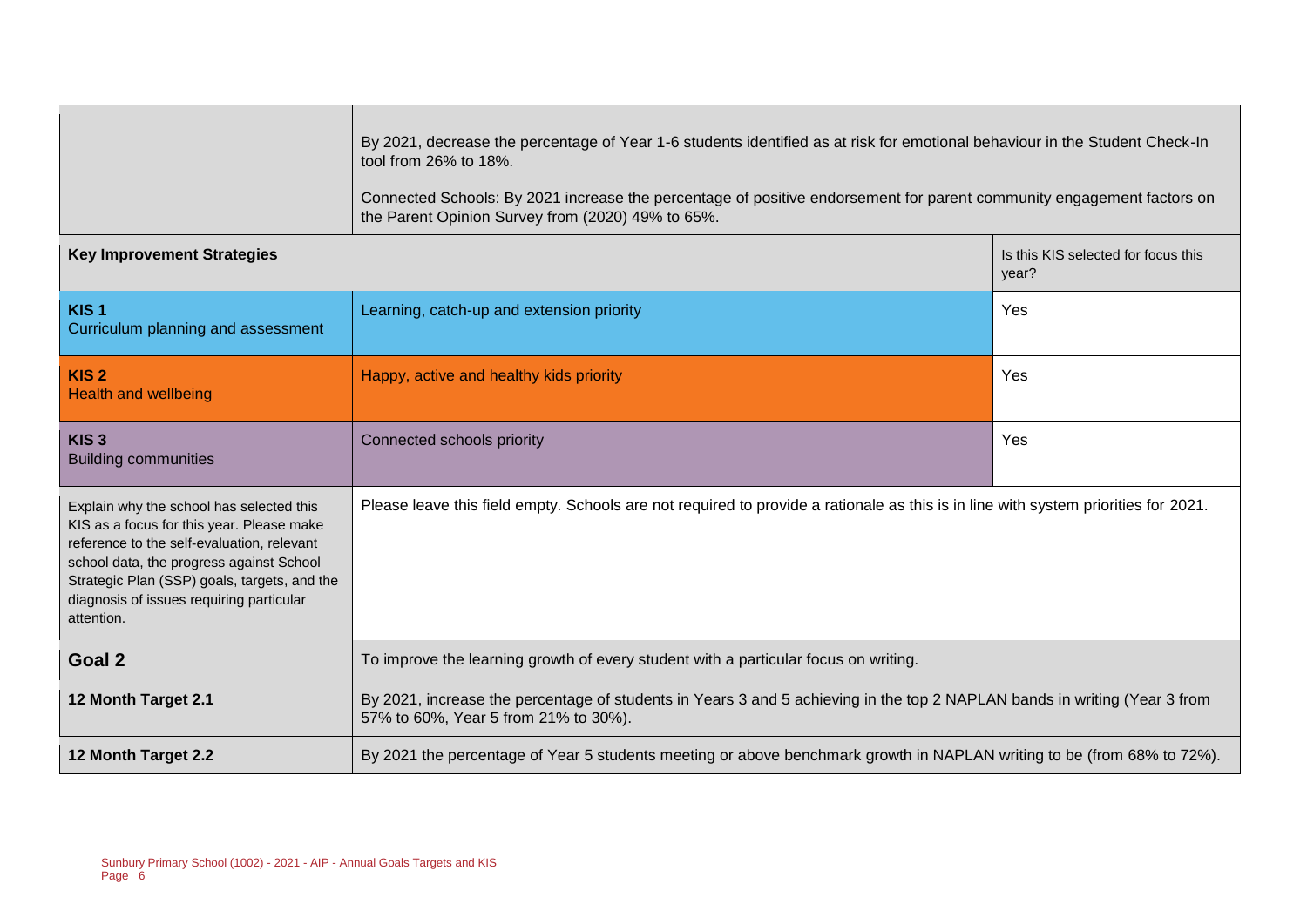| 12 Month Target 2.3                                                                                                                                                                                                                                                                       | 85% of Year F-6 students assessed against the Victorian Curriculum Levels F-10 to:<br>- be at or above their age appropriate Level of learning for Writing<br>- make at least one Level of learning progress in each school year during the SSP period in Writing                                                                                                                                                                                                                                                                                                                                                                                                                                                                                                                                                                                                                                                                                                                                                                                                                                                                                                                                                                                                                                                                                                                                                                                                      |                                              |  |  |
|-------------------------------------------------------------------------------------------------------------------------------------------------------------------------------------------------------------------------------------------------------------------------------------------|------------------------------------------------------------------------------------------------------------------------------------------------------------------------------------------------------------------------------------------------------------------------------------------------------------------------------------------------------------------------------------------------------------------------------------------------------------------------------------------------------------------------------------------------------------------------------------------------------------------------------------------------------------------------------------------------------------------------------------------------------------------------------------------------------------------------------------------------------------------------------------------------------------------------------------------------------------------------------------------------------------------------------------------------------------------------------------------------------------------------------------------------------------------------------------------------------------------------------------------------------------------------------------------------------------------------------------------------------------------------------------------------------------------------------------------------------------------------|----------------------------------------------|--|--|
| 12 Month Target 2.4                                                                                                                                                                                                                                                                       | By 2021, improve the percentage of positive endorsement on SSS school climate module score for the component,<br>collaboration, collective efficacy – increase from 69% to 72% or higher on average over the four years of the SSP.                                                                                                                                                                                                                                                                                                                                                                                                                                                                                                                                                                                                                                                                                                                                                                                                                                                                                                                                                                                                                                                                                                                                                                                                                                    |                                              |  |  |
| <b>Key Improvement Strategies</b>                                                                                                                                                                                                                                                         |                                                                                                                                                                                                                                                                                                                                                                                                                                                                                                                                                                                                                                                                                                                                                                                                                                                                                                                                                                                                                                                                                                                                                                                                                                                                                                                                                                                                                                                                        | Is this KIS selected for focus this<br>year? |  |  |
| KIS <sub>1</sub><br><b>Building practice excellence</b>                                                                                                                                                                                                                                   | To work as an evidence informed professional learning community to use rigorous<br>assessment practices that inform teaching and learning and drive professional practice<br>improvement                                                                                                                                                                                                                                                                                                                                                                                                                                                                                                                                                                                                                                                                                                                                                                                                                                                                                                                                                                                                                                                                                                                                                                                                                                                                               | Yes                                          |  |  |
| KIS <sub>2</sub><br><b>Building leadership teams</b>                                                                                                                                                                                                                                      | Build the capacity of middle level leaders to embed a culture of collective responsibility<br>No<br>and collaboration to drive improvements in student learning                                                                                                                                                                                                                                                                                                                                                                                                                                                                                                                                                                                                                                                                                                                                                                                                                                                                                                                                                                                                                                                                                                                                                                                                                                                                                                        |                                              |  |  |
| Explain why the school has selected this<br>KIS as a focus for this year. Please make<br>reference to the self-evaluation, relevant<br>school data, the progress against School<br>Strategic Plan (SSP) goals, targets, and the<br>diagnosis of issues requiring particular<br>attention. | Our PLC Link School work has strengthened our PLC practices. PLC Inquiries have had a strong focus on teacher<br>professional learning, alongside coaching, Learning Walks and Peer Observations. Reading and Viewing has been a priority<br>area, and significant growth has occurred in the teaching and learning program for this curriculum area. This has included the<br>development of Essential Learnings and Proficiency Scales, which has had a positive impact on developing teacher capacity<br>to plan, teach and assess accordingly.<br>The school would like to see the same impact in the area of Writing. As this work was begun in 2020, but was unable to<br>continue with fidelity due to the facilitation of Remote and Flexible Learning, we would like to resume the focus in this area, so<br>the targets outlined can be reached.<br>Members of the school Leadership Team completed Bastow's Leading Curriculum and Assessment course, and begun<br>planning the work with Team Leaders and teachers on further developing our planning and assessment practices. Professional<br>Learning in this area will continue throughout 2021, with fortnightly sessions being allocated to this focus, and staff<br>development a priority.<br>As our SSP began in 2020, achievement towards this goal was impacted by the Remote and Flexible Learning focus, which<br>impacted the collaborative, intense focus, required to undertake this work. |                                              |  |  |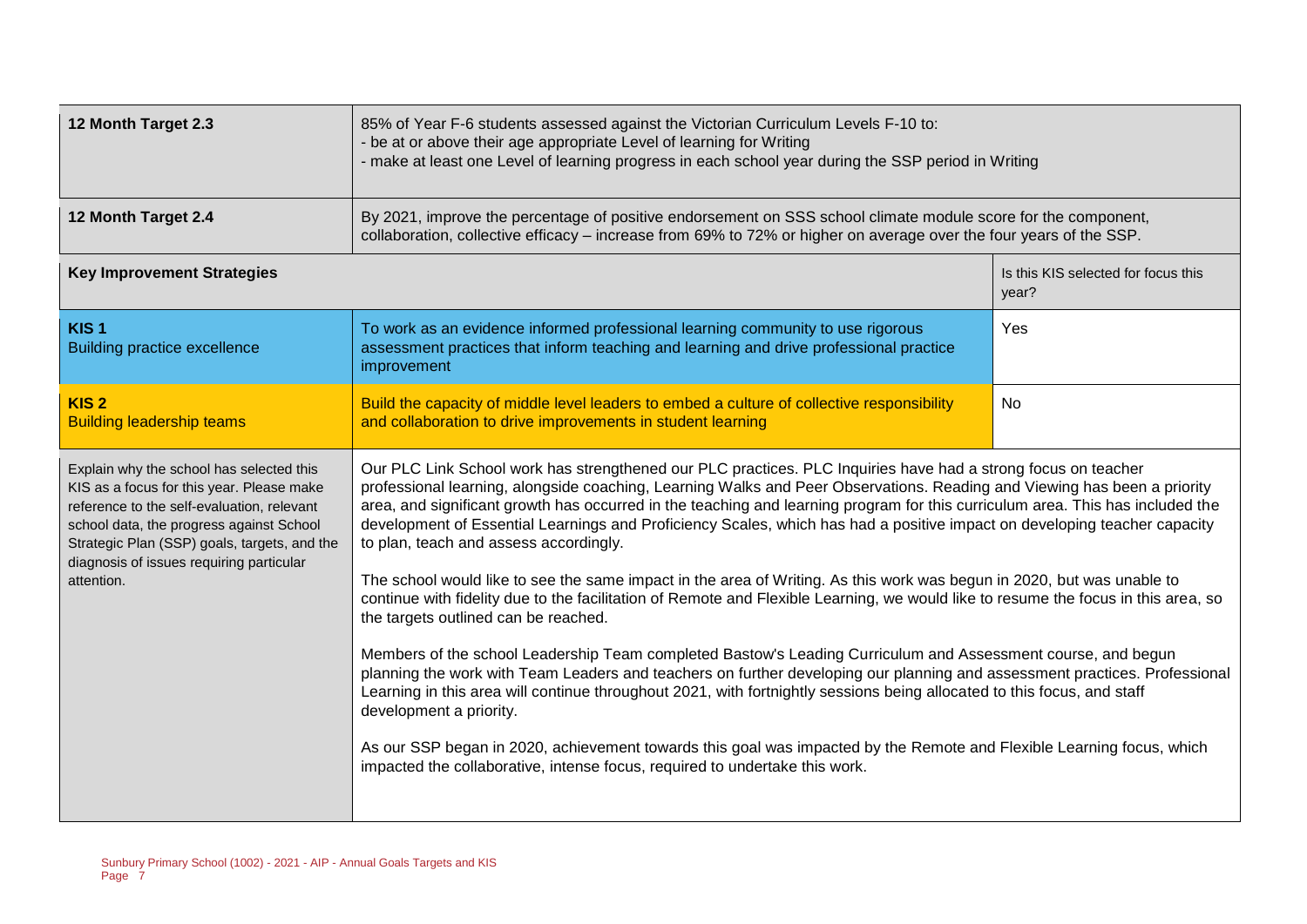| Goal 3                                                               | To improve student voice and agency                                                                                                                                                                                                                                                                              |                                              |  |  |
|----------------------------------------------------------------------|------------------------------------------------------------------------------------------------------------------------------------------------------------------------------------------------------------------------------------------------------------------------------------------------------------------|----------------------------------------------|--|--|
| 12 Month Target 3.1                                                  | By 2021 increase the percentage of positive endorsement for the Social Engagement factors on the 4-6 Student Attitudes to<br>School Survey of:<br>- student agency and voice from 54% to 62%<br>learning confidence from 73% to 78%<br>- stimulating learning from 66% to 72%<br>- setting goals from 83% to 87% |                                              |  |  |
| 12 Month Target 3.2                                                  | By 2021 increase the percentage of positive endorsement for factors on the Parent Opinion Survey on average over the four<br>years of the SSP of:<br>- student agency and voice from (2020) 78% to 80%<br>- student cognitive engagement factors from (2020) 74% to 77%                                          |                                              |  |  |
| 12 Month Target 3.3                                                  | By 2021, improve the percentage of positive endorsement on Staff Opinion Survey teaching & learning - evaluation module<br>score for the component, use student feedback to inform teaching practice – increase from 68% to 70% or higher on average<br>over the four years of the SSP.                          |                                              |  |  |
| 12 Month Target 3.4                                                  | By 2021, average absence will reduce from 14 days (2019) to 12 days (2021).                                                                                                                                                                                                                                      |                                              |  |  |
| <b>Key Improvement Strategies</b>                                    |                                                                                                                                                                                                                                                                                                                  | Is this KIS selected for focus this<br>year? |  |  |
| KIS <sub>1</sub><br>Empowering students and building<br>school pride | Build teacher capacity to have a consistent understanding of, and to embed<br>1.<br>opportunities for student agency and voice.                                                                                                                                                                                  | Yes                                          |  |  |
| KIS <sub>2</sub><br>Intellectual engagement and self-<br>awareness   | 2.<br>Empower students to collaborate with adults and peers to direct and take<br><b>No</b><br>responsibility for their learning, creating self-regulating learners (assessment capable<br>learners).                                                                                                            |                                              |  |  |
| KIS <sub>3</sub><br><b>Building communities</b>                      | Build school capacity to collaborate in learning partnerships both within and<br>3.<br>beyond the school community.                                                                                                                                                                                              | No.                                          |  |  |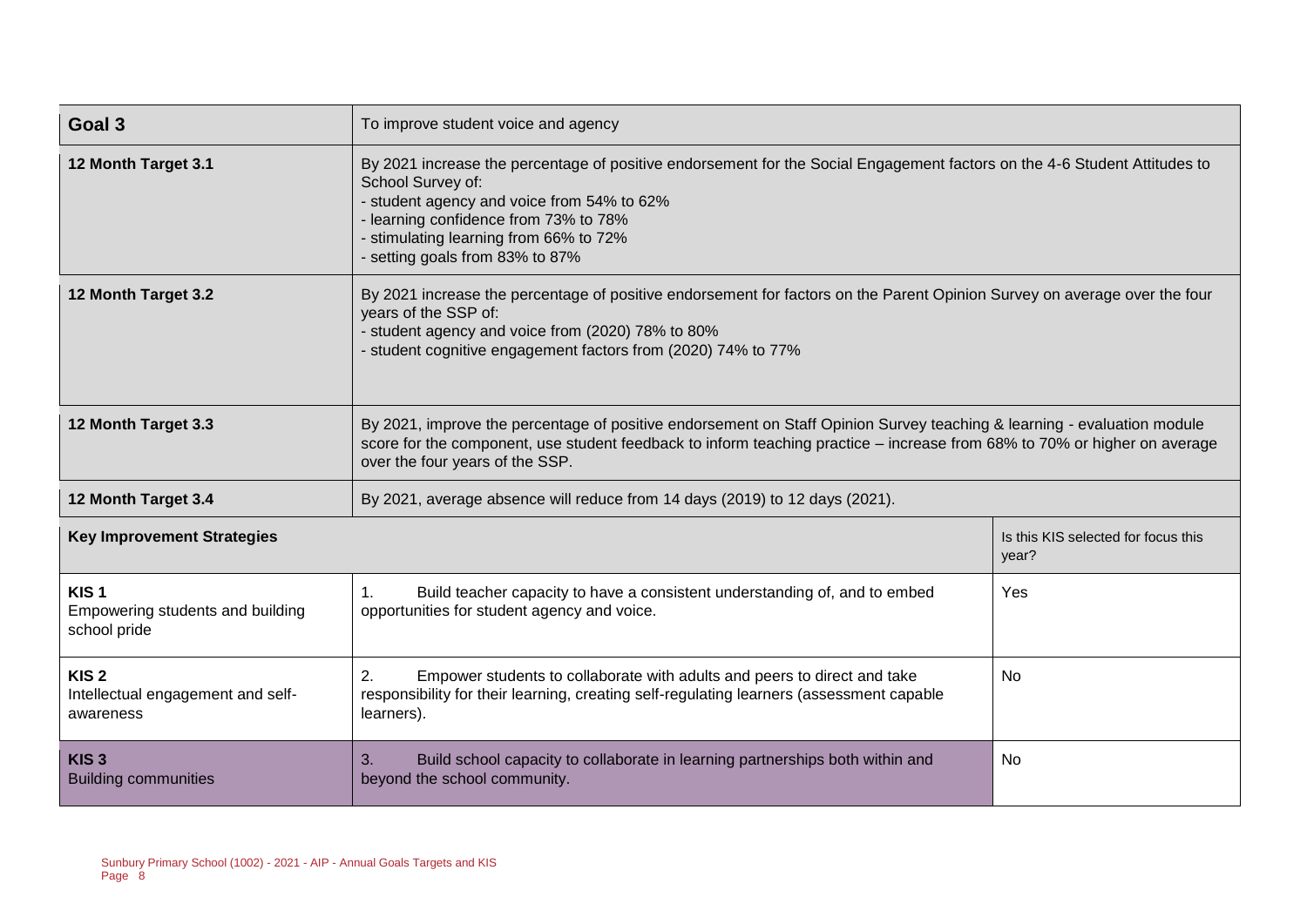| Explain why the school has selected this<br>KIS as a focus for this year. Please make<br>reference to the self-evaluation, relevant<br>school data, the progress against School<br>Strategic Plan (SSP) goals, targets, and the<br>diagnosis of issues requiring particular<br>attention. | Student Engagement data has been low and students have expressed this through the Attitudes To School Survey, Pivot<br>Surveys and informal surveys/means. Student Voice forums have been conducted with students expressing the need for<br>improvements in this area.                                       |
|-------------------------------------------------------------------------------------------------------------------------------------------------------------------------------------------------------------------------------------------------------------------------------------------|---------------------------------------------------------------------------------------------------------------------------------------------------------------------------------------------------------------------------------------------------------------------------------------------------------------|
|                                                                                                                                                                                                                                                                                           | Members of the school Leadership Team completed Bastow's Leading Curriculum and Assessment course, and begun<br>planning the work with Team Leaders and teachers on further developing our planning and assessment practices, with a vision<br>to include student voice and agency practices in this process. |
|                                                                                                                                                                                                                                                                                           | Student Voice and Agency coaching with our Learning Specialist had started in 2020, however, was suspended due to COVID.<br>This team based coaching model will resume in 2021, with a focus on building teacher capacity to incorporate Student Voice<br>and Feedback strategies in their classrooms.        |
|                                                                                                                                                                                                                                                                                           | SWPBS development was suspended in 2020. This work will resume in 2021, with the development of a behaviour matrix and<br>reward system, which will include student input and reflection, as well as building capacity of teachers to continually partner<br>with students.                                   |
|                                                                                                                                                                                                                                                                                           | The new House Spirit system will continue to develop, with student voice a priority for planning and executing House based<br>activities.                                                                                                                                                                     |
|                                                                                                                                                                                                                                                                                           | As our SSP began in 2020, achievement towards this goal was impacted by Remote and Flexible Learning and COVID safe<br>school restrictions that were subsequently put in place.                                                                                                                               |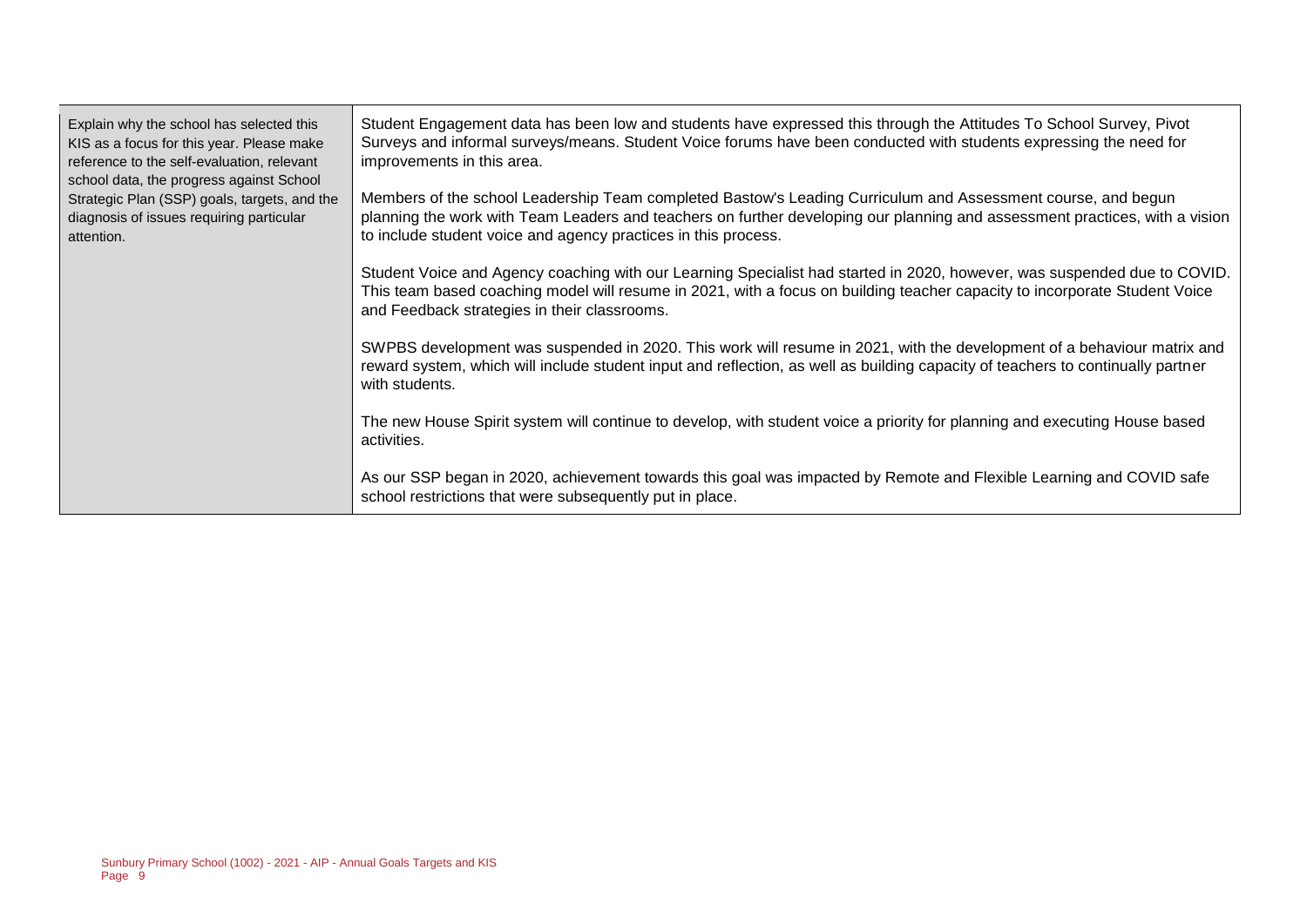# **Define Actions, Outcomes and Activities**

| Goal 1                                                    | 2021 Priorities Goal                                                                                                                                                                                                                                                                                                                                                                                                                                                                                                                                                                                                                                                                                                                                                                                     |
|-----------------------------------------------------------|----------------------------------------------------------------------------------------------------------------------------------------------------------------------------------------------------------------------------------------------------------------------------------------------------------------------------------------------------------------------------------------------------------------------------------------------------------------------------------------------------------------------------------------------------------------------------------------------------------------------------------------------------------------------------------------------------------------------------------------------------------------------------------------------------------|
| 12 Month Target 1.1                                       | Learning Catch Up and Extension: By 2021, increase the percentage of students in Years 3 and 5 achieving in the top two and<br>middle NAPLAN bands in reading (Year 3 from 94% to 97%, Year 5 from 81% to 88%).                                                                                                                                                                                                                                                                                                                                                                                                                                                                                                                                                                                          |
|                                                           | By 2021, increase the percentage of students achieving more than a year's growth in reading against Fountas and Pinnell<br>benchmarking from (Yr. 1 83% to 90%, Yr. 2 31% to 61%, Yr. 3 52% to 70% and Yr. 4 39% to 64%).                                                                                                                                                                                                                                                                                                                                                                                                                                                                                                                                                                                |
|                                                           | Happy, active and healthy kids: By 2021, average absence will reduce from 14 days (2019) to 12 days (2021).                                                                                                                                                                                                                                                                                                                                                                                                                                                                                                                                                                                                                                                                                              |
|                                                           | By 2021, decrease the percentage of Year 1-6 students identified as at risk for emotional behaviour in the Student Check-In tool from<br>26% to 18%.                                                                                                                                                                                                                                                                                                                                                                                                                                                                                                                                                                                                                                                     |
|                                                           | Connected Schools: By 2021 increase the percentage of positive endorsement for parent community engagement factors on the<br>Parent Opinion Survey from (2020) 49% to 65%.                                                                                                                                                                                                                                                                                                                                                                                                                                                                                                                                                                                                                               |
| KIS <sub>1</sub><br>Curriculum planning and<br>assessment | Learning, catch-up and extension priority                                                                                                                                                                                                                                                                                                                                                                                                                                                                                                                                                                                                                                                                                                                                                                |
| <b>Actions</b>                                            | Develop data literacy of teachers to inform understanding of student needs and progress, and identify students requiring additional<br>support<br>Maintain PLC structures to support teacher collaboration and reflection to strengthen teaching practice<br>Revisit and strengthen the use of HITS in classrooms, with a focus on Explicit Teaching and Feedback<br>Refine Essential Learnings for Reading and Writing<br>Embed consistent approaches to formative assessment<br>Use PLCs for staff to collaboratively plan units of work with a focus on differentiation<br>Support staff to embed the use of data walls for reading to inform targeted planning<br>With staff input, establish a response to intervention (RTI) framework<br>Establish small group tutoring programs aligned with RTI |
| <b>Outcomes</b>                                           | Leaders will:<br>In consultation with classroom teachers, establish intervention/small group tutoring<br>Provide team based coaching cycles within Teaching and Learning                                                                                                                                                                                                                                                                                                                                                                                                                                                                                                                                                                                                                                 |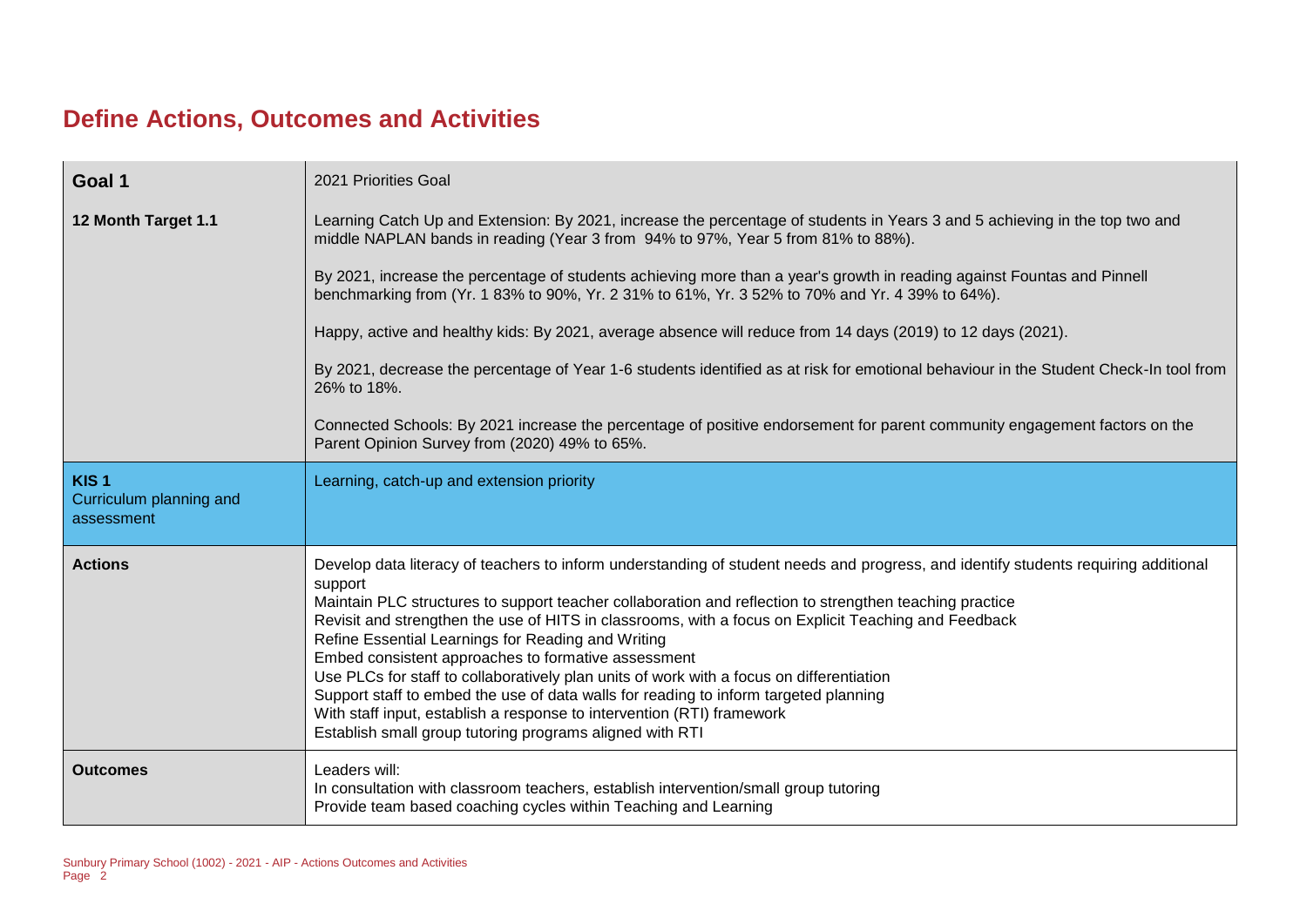|                                                                                                                                                                                                                   | Scaffold professional learning so that staff have access to a range of different supports, such as coaching, feedback and goal setting<br>from learning walks and peer observations when building their capacity to implement an agreed instructional model<br>Prioritise the work of professional learning communities                                                                                                                                                                                                                                                                                                                                                                                                                                                                                                                                                                                  |  |  |  |  |
|-------------------------------------------------------------------------------------------------------------------------------------------------------------------------------------------------------------------|----------------------------------------------------------------------------------------------------------------------------------------------------------------------------------------------------------------------------------------------------------------------------------------------------------------------------------------------------------------------------------------------------------------------------------------------------------------------------------------------------------------------------------------------------------------------------------------------------------------------------------------------------------------------------------------------------------------------------------------------------------------------------------------------------------------------------------------------------------------------------------------------------------|--|--|--|--|
|                                                                                                                                                                                                                   | Teachers will:<br>Confidently and accurately identify student learning needs of their students<br>Work collaboratively in PLCs and meet to engage in reflective practice, evaluate and plan curriculum, assessments and key lessons<br>Consistently and explicitly implement the school's instructional model<br>Develop an understanding of curriculum Essential Learnings to ensure mastery (Proficiency Scales in Reading)<br>Regularly update data walls<br>Provide regular feedback and monitor student progress using data walls<br>Provide students with the opportunity to work at their point of need<br>Students will:<br>Experience success and celebrate the acquisition of knowledge<br>Access targeted academic support or intervention if deemed eligible<br>Have more time to work on content at the students point of need<br>Know what their next steps are to progress their learning |  |  |  |  |
| <b>Success Indicators</b>                                                                                                                                                                                         | Know how lessons are structured and how this supports their learning<br>Fountas and Pinnell Reading Benchmark Data (twice yearly)<br>Teacher Judgements - Reading<br>Implementation of RTI programs:<br>- Fountas and Pinnell Levelled Literacy Program (Tier 2)<br>- Phonological Awareness Program (Tier 3)                                                                                                                                                                                                                                                                                                                                                                                                                                                                                                                                                                                            |  |  |  |  |
|                                                                                                                                                                                                                   | - Language Program (Tier 3)<br>Assessment data and student surveys from intervention groups<br>Staffing of programs<br>Progress against Individual Education Plans                                                                                                                                                                                                                                                                                                                                                                                                                                                                                                                                                                                                                                                                                                                                       |  |  |  |  |
| <b>Activities and Milestones</b>                                                                                                                                                                                  | Is this a PL<br>When<br><b>Budget</b><br>Who<br><b>Priority</b>                                                                                                                                                                                                                                                                                                                                                                                                                                                                                                                                                                                                                                                                                                                                                                                                                                          |  |  |  |  |
| \$0.00<br>PLTs - Establish processes for regular moderation of assessment<br>$\overline{M}$ PLP<br>$\triangleright$ Leadership Team<br>from:<br>Term 1<br>$\triangledown$ Teacher(s)<br>Priority<br>to:<br>Term 4 |                                                                                                                                                                                                                                                                                                                                                                                                                                                                                                                                                                                                                                                                                                                                                                                                                                                                                                          |  |  |  |  |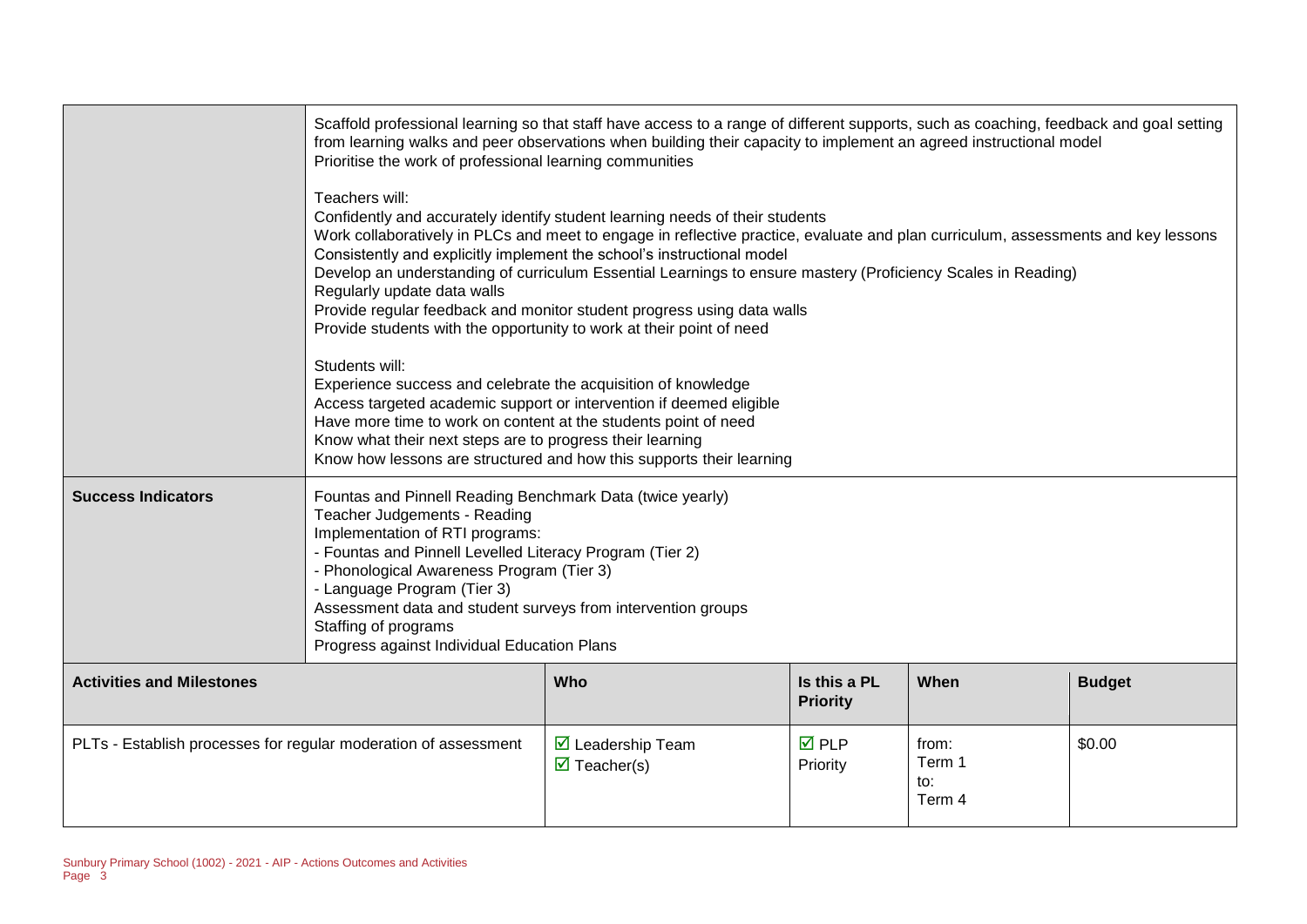|                                                                                                                                                                                                                      |                                                                               |                          |                                             | Equity funding will<br>be used                |
|----------------------------------------------------------------------------------------------------------------------------------------------------------------------------------------------------------------------|-------------------------------------------------------------------------------|--------------------------|---------------------------------------------|-----------------------------------------------|
| Staff Professional Learning - Schedule and organise professional<br>learning on formative assessment and collecting, analysing,<br>responding to and monitoring data throughout the year                             | <b>Ø</b> Leadership Team<br>$\overline{\mathbf{M}}$ Teacher(s)                | <b>☑</b> PLP<br>Priority | from:<br>Term 1<br>to:<br>Term 4            | \$0.00<br>Equity funding will<br>be used      |
| <b>Establish RTI Working Party</b><br>Determine processes/structures for collecting and monitoring<br>school-wide data<br>- Establish criteria for identifying students requiring individual and<br>tailored support | $\triangledown$ Leadership Team                                               | $\Box$ PLP<br>Priority   | from:<br>Term 1<br>to:<br>Term 4            | \$0.00<br>Equity funding will<br>be used      |
| Resourcing - Establish resourcing for individual and tailored<br>support programs                                                                                                                                    | $\triangleright$ Education Support<br>$\overline{\mathbf{M}}$ Leadership Team | $\Box$ PLP<br>Priority   | from:<br>Term 1<br>to:<br>Term 1            | \$12,000.00<br>Equity funding will<br>be used |
| Appoint staff for intervention programs                                                                                                                                                                              | $\triangleright$ Principal                                                    | $\Box$ PLP<br>Priority   | from:<br>Term 1<br>$\mathsf{to}:$<br>Term 1 | \$87,000.00<br>Equity funding will<br>be used |
| Facilitate SSG Meetings - Engage with parents/carers to ensure<br>appropriate supports                                                                                                                               | ☑ Assistant Principal                                                         | $\Box$ PLP<br>Priority   | from:<br>Term 1<br>to:<br>Term 4            | \$0.00<br>Equity funding will<br>be used      |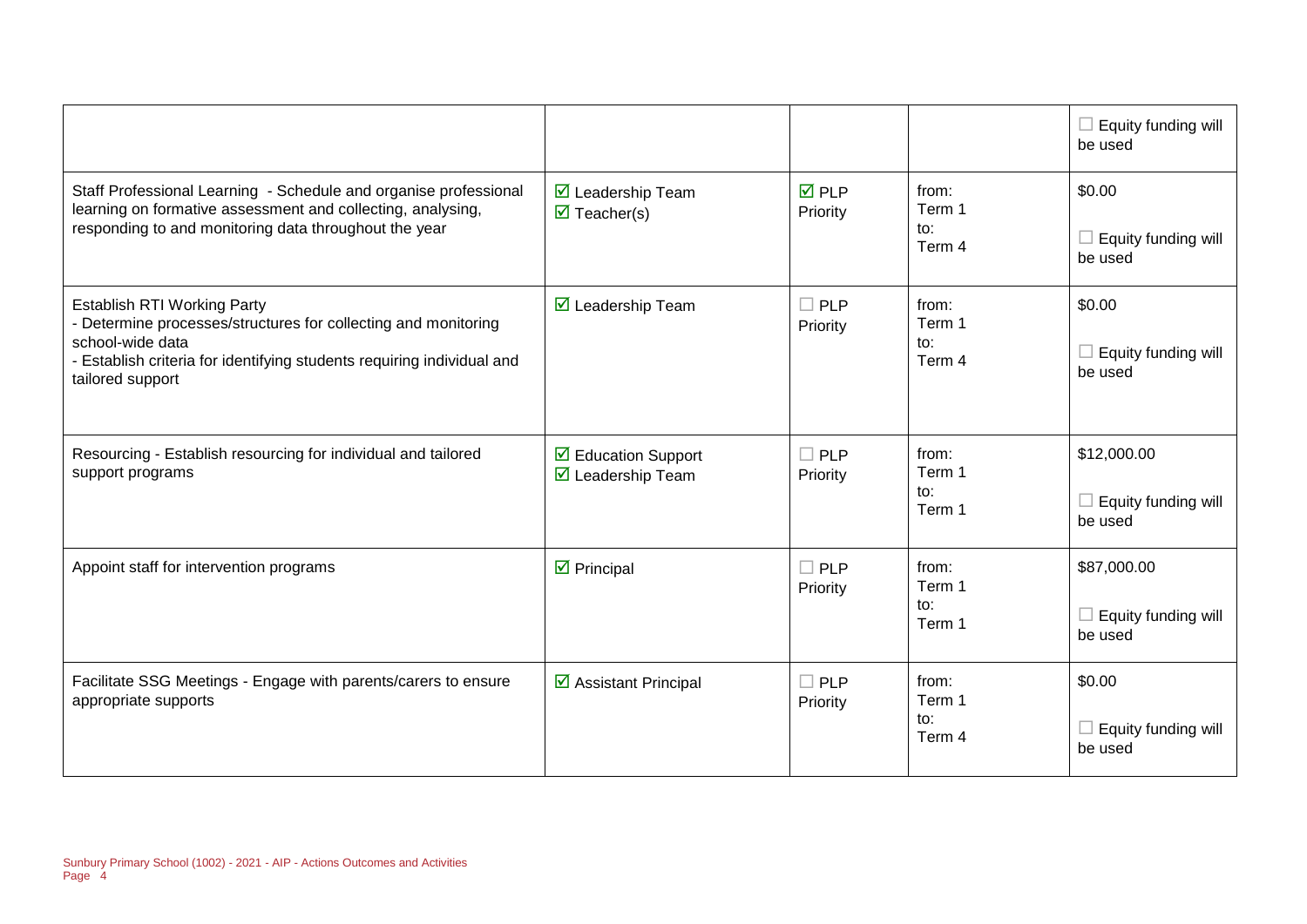| Review the timetable and schedule times for individual and tailored<br>support to occur                     |                                                                                                                                                                                                                                                                                                                                                                                                                                                                                                                                                                                                                                                                                                                                                                                                                                                                                                                                                                   | $\triangledown$ Leadership Team | $\Box$ PLP<br>Priority   | from:<br>Term 1<br>to:<br>Term 4 | \$0.00<br>$\Box$ Equity funding will<br>be used |
|-------------------------------------------------------------------------------------------------------------|-------------------------------------------------------------------------------------------------------------------------------------------------------------------------------------------------------------------------------------------------------------------------------------------------------------------------------------------------------------------------------------------------------------------------------------------------------------------------------------------------------------------------------------------------------------------------------------------------------------------------------------------------------------------------------------------------------------------------------------------------------------------------------------------------------------------------------------------------------------------------------------------------------------------------------------------------------------------|---------------------------------|--------------------------|----------------------------------|-------------------------------------------------|
| Teaching and Learning Coaches - focus on instructional model and<br>explicit teaching strategies in Reading |                                                                                                                                                                                                                                                                                                                                                                                                                                                                                                                                                                                                                                                                                                                                                                                                                                                                                                                                                                   | ☑ Assistant Principal           | <b>☑</b> PLP<br>Priority | from:<br>Term 1<br>to:<br>Term 4 | \$78,000.00<br>Equity funding will<br>be used   |
| KIS <sub>2</sub><br><b>Health and wellbeing</b>                                                             | Happy, active and healthy kids priority                                                                                                                                                                                                                                                                                                                                                                                                                                                                                                                                                                                                                                                                                                                                                                                                                                                                                                                           |                                 |                          |                                  |                                                 |
| <b>Actions</b>                                                                                              | Establish a whole school approach to social/emotional learning<br>Further develop the SWPBS program<br>Complete the Be You student wellbeing framework<br>Continued facilitation of the Positive Climate for Learning FISO Focus Team<br>Engagement of provisional psychologist<br>Update the Student Wellbeing and Engagement Policy                                                                                                                                                                                                                                                                                                                                                                                                                                                                                                                                                                                                                             |                                 |                          |                                  |                                                 |
| <b>Outcomes</b>                                                                                             | Leaders will:<br>- ensure Student Leadership structure is in place, comprising of School Captains, House Captains, JSC representatives for each<br>class.<br>- facilitate student voice forums, providing students with opportunities to provide ideas and feedback, including Attitudes to School<br>Survey, and regular Pivot Surveys<br>- build staff capacity to collect, analyse, monitor and respond to student engagement data<br>- provide professional learning for Team Leaders on the enhancement of Inquiry Planning across the school<br>- facilitate the further development of the SWPBS framework<br>- lead and promote the work of Positive Climate for Learning FISO Focus Team<br>- liaise with provisional psychologist, in regards to case load<br>- revise and promote the Student Wellbeing and Engagement policy<br>- work with teams to revisit the social/emotional curriculum<br>- engage with families and agencies<br>Teachers will: |                                 |                          |                                  |                                                 |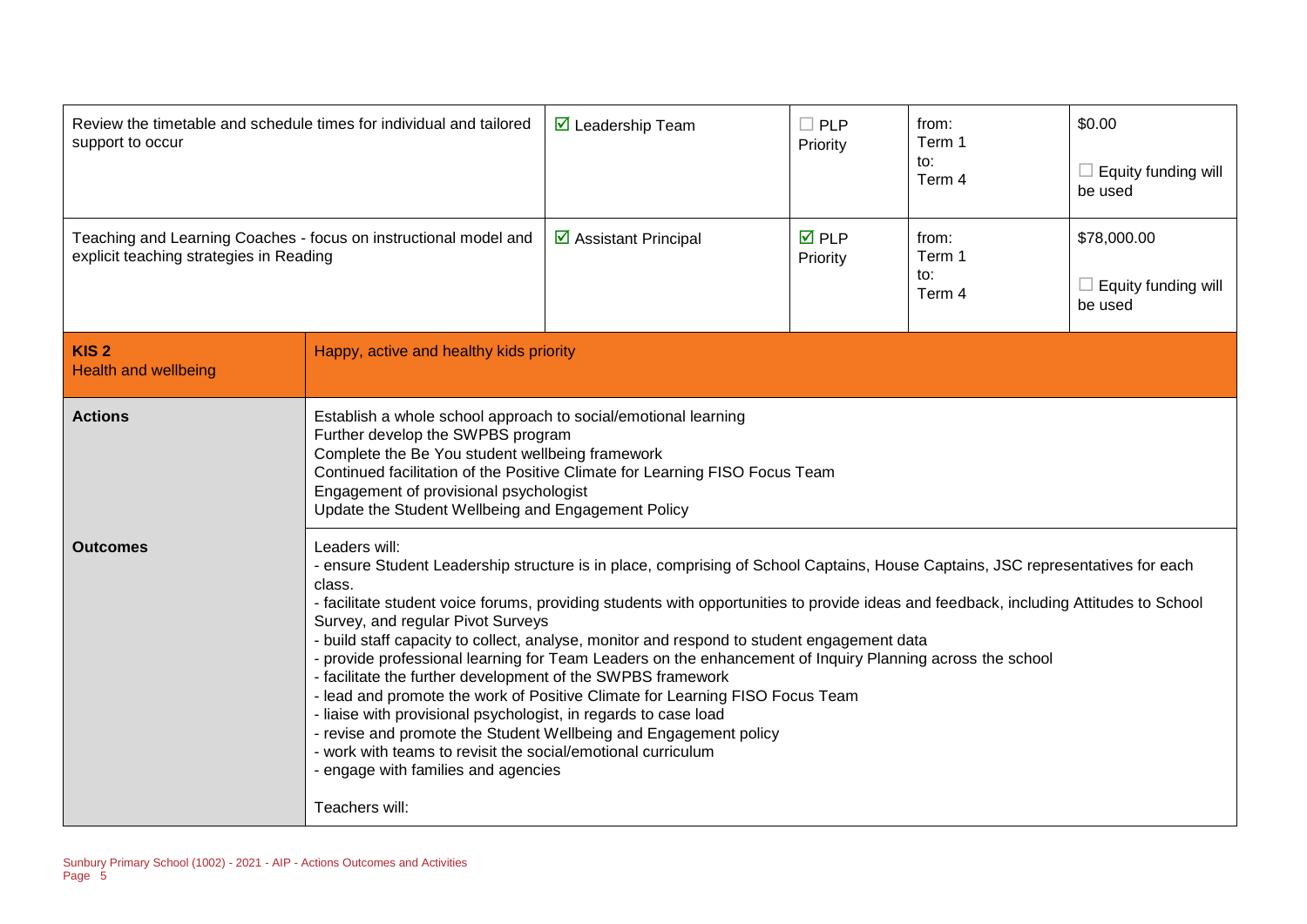|                                                                                                                                                                                                  | - ensure student voice is incorporated into the teaching and learning program<br>- promote and participate in the development of the SWPBS matrix and reward system<br>- promote the areas within the Be You framework<br>- refine and document a refined Identity Unit for Inquiry in Term 1<br>- use an emotional check in tool daily in their classes, and respond accordingly<br>- consider social/emotional development across the year and implement classroom based interventions where required<br>- discuss student concerns with Principal Class and discuss student referrals to provisional psychologist with the Assistant Principals<br>- undertake professional learning in Positive Climate for Learning elements<br>Students will:<br>- incorporate their ideas and voice in the teaching and learning program<br>- participate in the development of the SWPBS matrix and reward system<br>- participate in a refined Identity Unit for Inquiry in Term 1<br>- have access to provisional psychologist, SSS and external supports (if eligible)<br>- engage in ongoing social/emotional activities |  |  |  |  |
|--------------------------------------------------------------------------------------------------------------------------------------------------------------------------------------------------|----------------------------------------------------------------------------------------------------------------------------------------------------------------------------------------------------------------------------------------------------------------------------------------------------------------------------------------------------------------------------------------------------------------------------------------------------------------------------------------------------------------------------------------------------------------------------------------------------------------------------------------------------------------------------------------------------------------------------------------------------------------------------------------------------------------------------------------------------------------------------------------------------------------------------------------------------------------------------------------------------------------------------------------------------------------------------------------------------------------------|--|--|--|--|
| <b>Success Indicators</b>                                                                                                                                                                        | Developing an understanding of the SWPBS values and the behaviours outlined in the matrix.<br>Development of the SWPBS reward system<br>Finalisation and publication of the Be You framework.<br>Further reflection and development on the Social/Emotional curriculum, indicative in curriculum documentation<br>Analysis and results of Attitudes to School and Pivot Survey data<br>Observations of changes to classroom practice, and student engagement in the learning<br>Shared goals documented in staff PDPs<br>Student Wellbeing and Engagement Policy<br>Documented Wellbeing Support Plans and SSGs<br>Data of SSS and psychologist services accessed by students<br>Evidence of daily check in tools/practices in classrooms                                                                                                                                                                                                                                                                                                                                                                            |  |  |  |  |
| <b>Activities and Milestones</b>                                                                                                                                                                 | Who<br>Is this a PL<br>When<br><b>Budget</b><br><b>Priority</b>                                                                                                                                                                                                                                                                                                                                                                                                                                                                                                                                                                                                                                                                                                                                                                                                                                                                                                                                                                                                                                                      |  |  |  |  |
| <b>Planning Day</b><br>$\overline{M}$ PLP<br>\$0.00<br>$\triangledown$ Leadership Team<br>from:<br>- revision of social/emotional curriculum<br>Term 1<br>$\triangledown$ Teacher(s)<br>Priority |                                                                                                                                                                                                                                                                                                                                                                                                                                                                                                                                                                                                                                                                                                                                                                                                                                                                                                                                                                                                                                                                                                                      |  |  |  |  |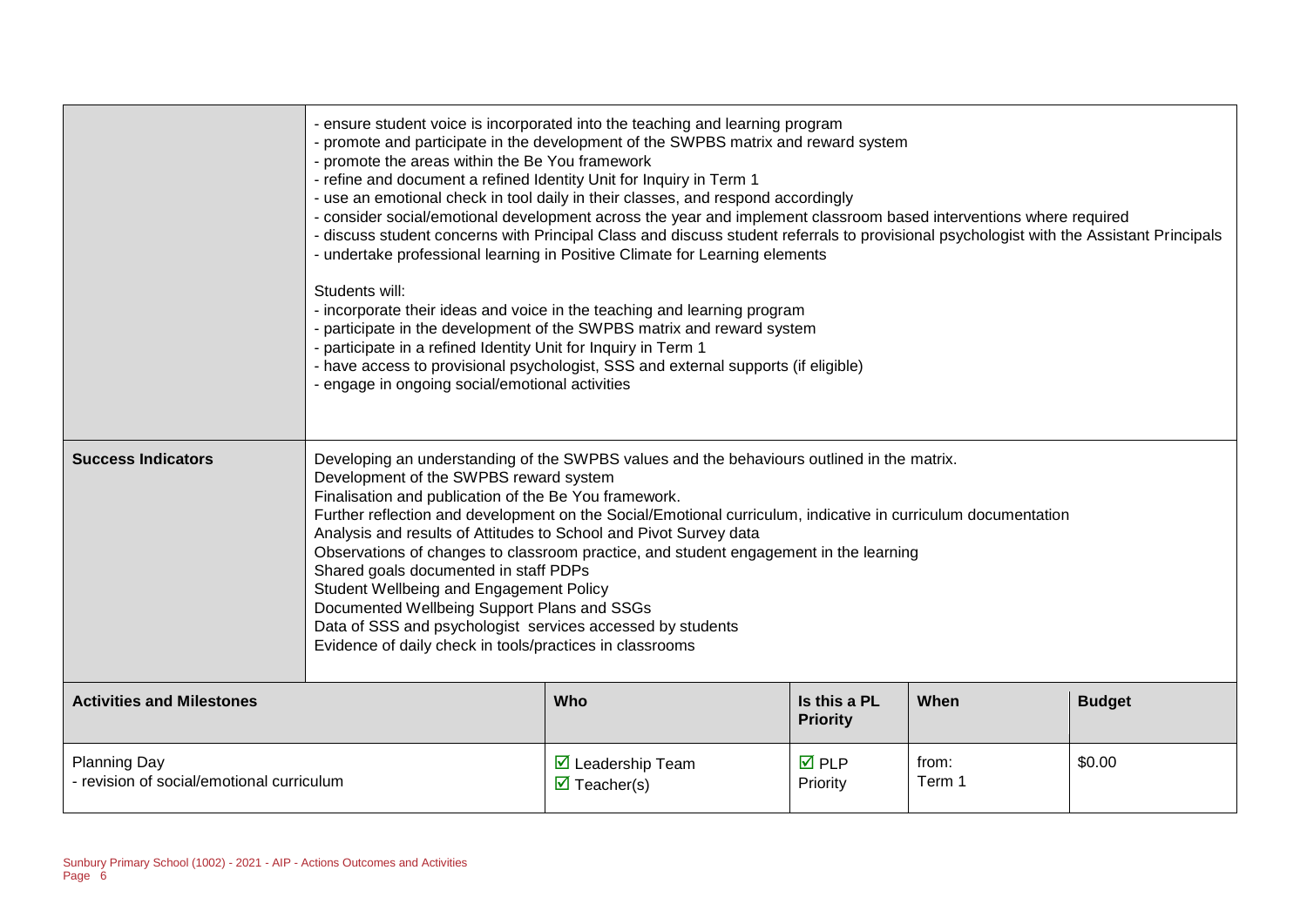|                                                   |                                                                                                                                                                   | $\overline{\mathbf{M}}$ Team Leader(s)                                                           |                                | to:<br>Term 4                    | $\Box$ Equity funding will<br>be used           |
|---------------------------------------------------|-------------------------------------------------------------------------------------------------------------------------------------------------------------------|--------------------------------------------------------------------------------------------------|--------------------------------|----------------------------------|-------------------------------------------------|
| FISO focus team for SWPBS                         |                                                                                                                                                                   | ☑ Assistant Principal<br>☑ School Improvement Team<br>$\triangledown$ Teacher(s)                 | $\overline{M}$ PLP<br>Priority | from:<br>Term 1<br>to:<br>Term 4 | \$0.00<br>$\Box$ Equity funding will<br>be used |
| FISO focus team for Positive Climate for Learning |                                                                                                                                                                   | $\triangleright$ Learning Specialist(s)<br>School Improvement Team<br>$\triangledown$ Teacher(s) | $\overline{M}$ PLP<br>Priority | from:<br>Term 1<br>to:<br>Term 4 | \$0.00<br>$\Box$ Equity funding will<br>be used |
| Appointment of provisional psychologist           |                                                                                                                                                                   | $\overline{\mathbf{z}}$ Allied Health                                                            | $\Box$ PLP<br>Priority         | from:<br>Term 1<br>to:<br>Term 4 | \$0.00<br>$\Box$ Equity funding will<br>be used |
| Update Student Wellbeing and Engagement Policy    |                                                                                                                                                                   | ☑ Assistant Principal                                                                            | $\Box$ PLP<br>Priority         | from:<br>Term 1<br>to:<br>Term 1 | \$0.00<br>$\Box$ Equity funding will<br>be used |
| KIS <sub>3</sub><br><b>Building communities</b>   | Connected schools priority                                                                                                                                        |                                                                                                  |                                |                                  |                                                 |
| <b>Actions</b>                                    | Improve partnerships with parents/carers<br>Further development of a community inclusive House System<br>Create learning partnerships beyond the school community |                                                                                                  |                                |                                  |                                                 |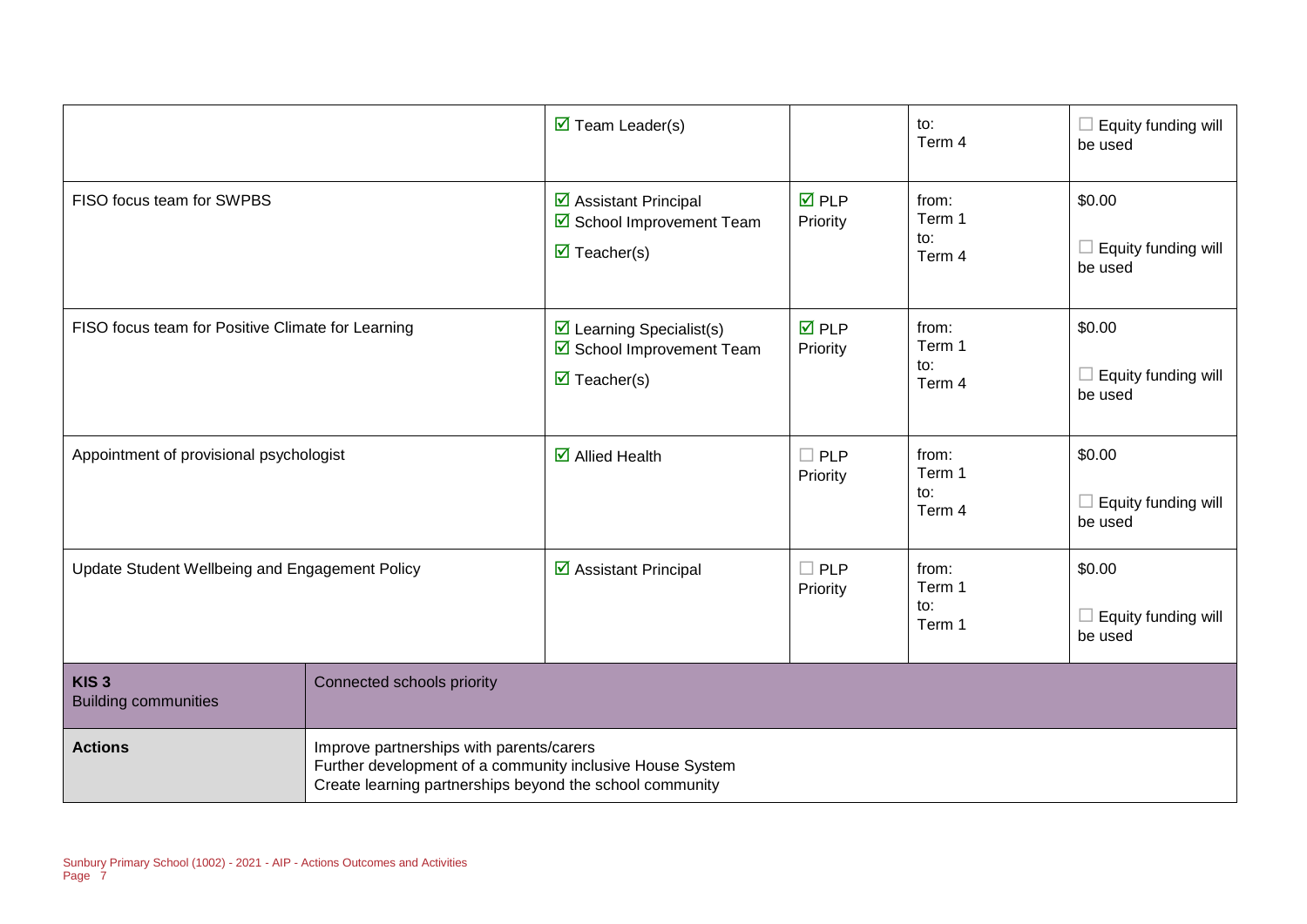| <b>Outcomes</b>                                                             | Leaders will:<br>- set up processes and systems to improve communication with parents/carers<br>- implement progressive reporting practices in Reading and Viewing, Writing, Number and Algebra<br>- create opportunities for Community input and feedback through multiple sources<br>- engage parents/carers in school learning programs<br>- create learning partnerships beyond the school community<br>- facilitate and engage the whole school community in the House System<br>- form further partnership between the school and community organisations<br>Teachers will:<br>- sustain progressive reporting practices for Reading and Viewing, Writing, Number and Algebra<br>- develop student learning goals and strategies and provide evidence against achievement<br>- recognise the role of parents/carers as first educators and engage them in school learning programs<br>- promote and participate the House System<br>Students will:<br>- reflect on their learning goals and provide evidence<br>- nominate and vote for House Leaders<br>- participate in activities and events within the House System<br>- engage in a range of learning opportunities within and beyond the school community |                                      |                                 |                 |               |
|-----------------------------------------------------------------------------|-----------------------------------------------------------------------------------------------------------------------------------------------------------------------------------------------------------------------------------------------------------------------------------------------------------------------------------------------------------------------------------------------------------------------------------------------------------------------------------------------------------------------------------------------------------------------------------------------------------------------------------------------------------------------------------------------------------------------------------------------------------------------------------------------------------------------------------------------------------------------------------------------------------------------------------------------------------------------------------------------------------------------------------------------------------------------------------------------------------------------------------------------------------------------------------------------------------------------|--------------------------------------|---------------------------------|-----------------|---------------|
| <b>Success Indicators</b>                                                   | Evidence of:<br>- improved positive perceptions within the Parent Community Engagement domain of the Community Engagement in Learning<br>module within the Parent Opinion Survey<br>- documented progressive reporting for Reading and Viewing, Writing, Number and Algebra<br>- individual learning goals developed with students for Reading and Viewing and Writing<br>- community input and feedback through community conversations, surveys and parent/teacher conferences<br>- partnerships beyond the school community (The Fathering Project, SAKG Program, The Resilience Project, War on Waste)<br>- access to student support services and allied health professionals<br>- a house system action plan and calendar<br>- a community engagement calendar outlining various events & activities celebrating learning with parents/carers                                                                                                                                                                                                                                                                                                                                                                   |                                      |                                 |                 |               |
| <b>Activities and Milestones</b>                                            |                                                                                                                                                                                                                                                                                                                                                                                                                                                                                                                                                                                                                                                                                                                                                                                                                                                                                                                                                                                                                                                                                                                                                                                                                       | Who                                  | Is this a PL<br><b>Priority</b> | When            | <b>Budget</b> |
| House Spirit - Year One<br>(2021 calendar to include events and activities) |                                                                                                                                                                                                                                                                                                                                                                                                                                                                                                                                                                                                                                                                                                                                                                                                                                                                                                                                                                                                                                                                                                                                                                                                                       | $\triangleright$ Assistant Principal | $\square$ PLP<br>Priority       | from:<br>Term 1 | \$2,600.00    |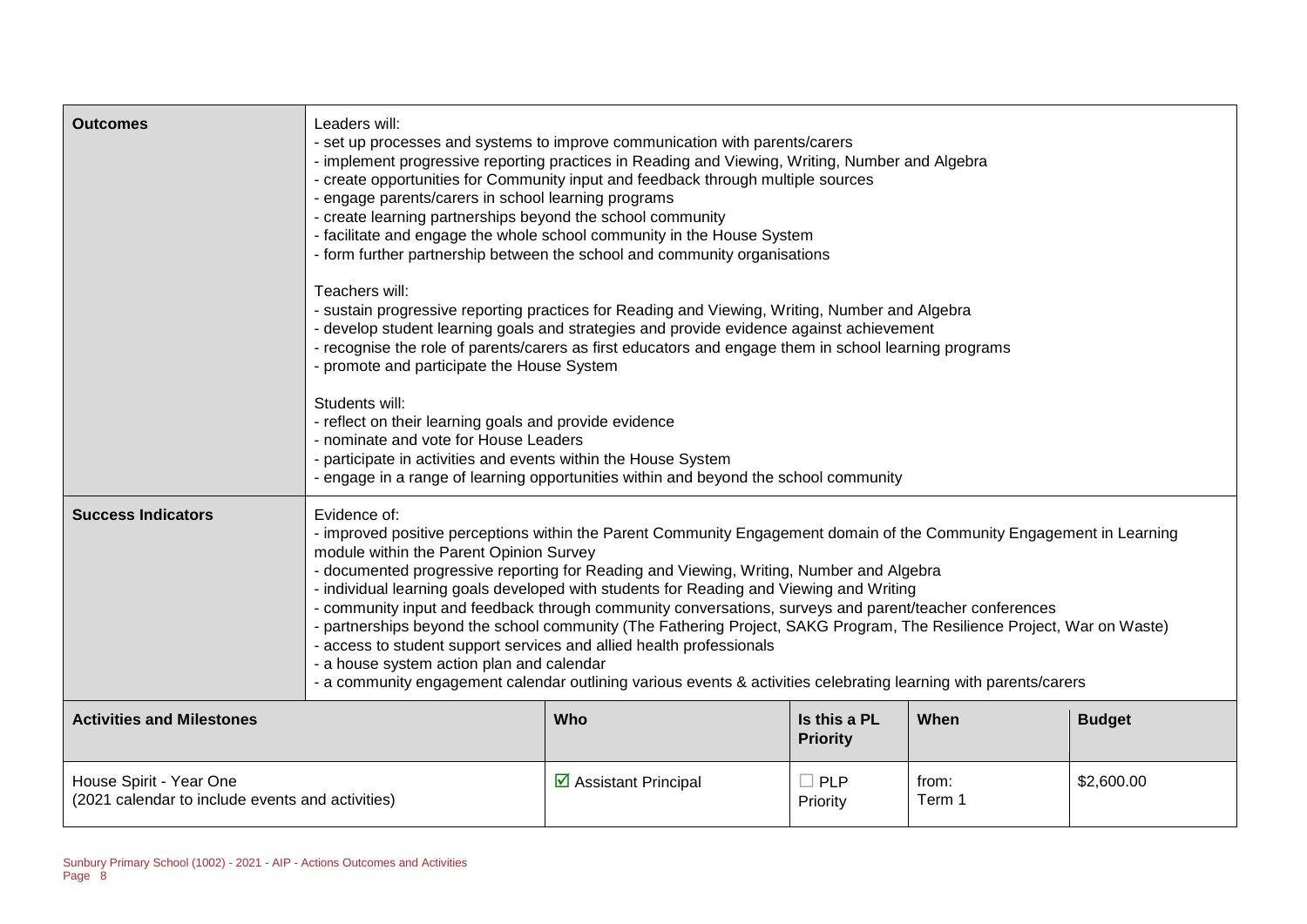|                                                                                                                                                                                                                                                                                    |                                                                                                                                                                   | $\overline{\mathbf{z}}$ Student(s)<br>$\overline{\mathbf{M}}$ Teacher(s)                                                                                   |                        | to:<br>Term 4                    | $\Box$ Equity funding will<br>be used               |  |
|------------------------------------------------------------------------------------------------------------------------------------------------------------------------------------------------------------------------------------------------------------------------------------|-------------------------------------------------------------------------------------------------------------------------------------------------------------------|------------------------------------------------------------------------------------------------------------------------------------------------------------|------------------------|----------------------------------|-----------------------------------------------------|--|
| <b>Progressive Reporting</b><br>- Term 1 and Term 3 (Progress Reports)<br>- Term 2 and Term 4 (Semester Reports)<br>- Achievement towards learning goals (Reading, Writing and<br>Number & Algebra)                                                                                |                                                                                                                                                                   | $\triangleright$ Leadership Team<br>$\triangledown$ Teacher(s)                                                                                             | $\Box$ PLP<br>Priority | from:<br>Term 1<br>to:<br>Term 4 | \$2,800.00<br>$\Box$ Equity funding will<br>be used |  |
| Community Conversations - Semester 1, 2021<br>- Teacher/School Communication<br>- School Wide Positive Behaviours                                                                                                                                                                  |                                                                                                                                                                   | $\triangleright$ Leadership Team                                                                                                                           | $\Box$ PLP<br>Priority | from:<br>Term 1<br>to:<br>Term 2 | \$0.00<br>$\Box$ Equity funding will<br>be used     |  |
| Community Engagement Calendar 2021<br>- Learning Expos (T2 Community & T3 Change)<br>- Harvest Picnic<br>- Christmas Soiree<br>- Official Opening of the Buildings<br>- Fundraising events and activities (i.e. Colour Run)<br>- House Spirit events<br>- Fathering Project events |                                                                                                                                                                   | $\triangleright$ Principal                                                                                                                                 | $\Box$ PLP<br>Priority | from:<br>Term 1<br>to:<br>Term 4 | \$0.00<br>$\Box$ Equity funding will<br>be used     |  |
| Goal 2                                                                                                                                                                                                                                                                             | To improve the learning growth of every student with a particular focus on writing.                                                                               |                                                                                                                                                            |                        |                                  |                                                     |  |
| 12 Month Target 2.1                                                                                                                                                                                                                                                                | By 2021, increase the percentage of students in Years 3 and 5 achieving in the top 2 NAPLAN bands in writing (Year 3 from 57% to<br>60%, Year 5 from 21% to 30%). |                                                                                                                                                            |                        |                                  |                                                     |  |
| 12 Month Target 2.2                                                                                                                                                                                                                                                                | By 2021 the percentage of Year 5 students meeting or above benchmark growth in NAPLAN writing to be (from 68% to 72%).                                            |                                                                                                                                                            |                        |                                  |                                                     |  |
| 12 Month Target 2.3                                                                                                                                                                                                                                                                |                                                                                                                                                                   | 85% of Year F-6 students assessed against the Victorian Curriculum Levels F-10 to:<br>- be at or above their age appropriate Level of learning for Writing |                        |                                  |                                                     |  |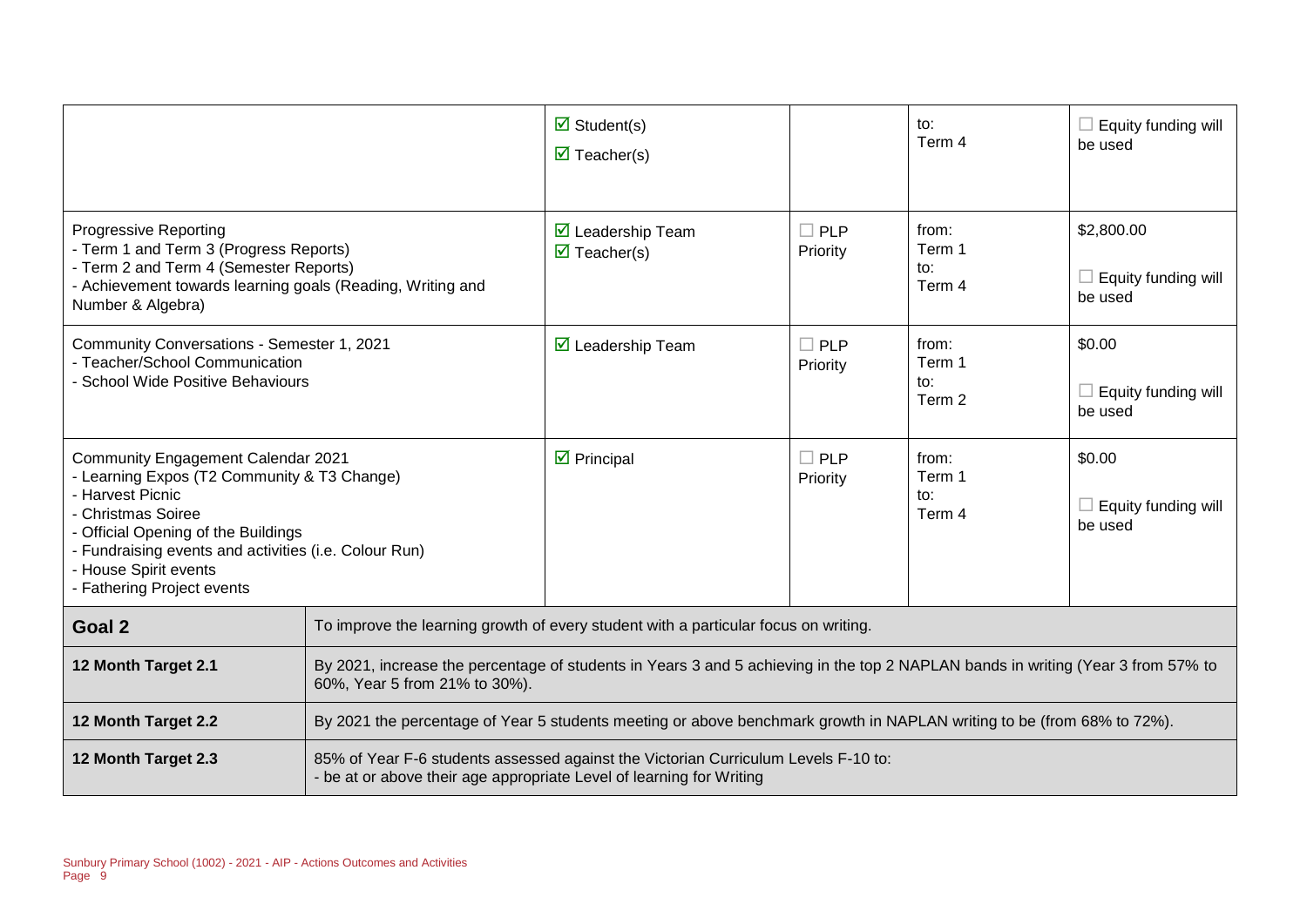|                                                         | - make at least one Level of learning progress in each school year during the SSP period in Writing                                                                                                                                                                                                                                                                                                                                                                                                                                                                                                                                                                                                                                                                                                                                                                                                                                                                                                                                                                                                                                                                                                                                                                                                                                                                                                                                                                                                                                                       |
|---------------------------------------------------------|-----------------------------------------------------------------------------------------------------------------------------------------------------------------------------------------------------------------------------------------------------------------------------------------------------------------------------------------------------------------------------------------------------------------------------------------------------------------------------------------------------------------------------------------------------------------------------------------------------------------------------------------------------------------------------------------------------------------------------------------------------------------------------------------------------------------------------------------------------------------------------------------------------------------------------------------------------------------------------------------------------------------------------------------------------------------------------------------------------------------------------------------------------------------------------------------------------------------------------------------------------------------------------------------------------------------------------------------------------------------------------------------------------------------------------------------------------------------------------------------------------------------------------------------------------------|
| 12 Month Target 2.4                                     | By 2021, improve the percentage of positive endorsement on SSS school climate module score for the component, collaboration,<br>collective efficacy - increase from 69% to 72% or higher on average over the four years of the SSP.                                                                                                                                                                                                                                                                                                                                                                                                                                                                                                                                                                                                                                                                                                                                                                                                                                                                                                                                                                                                                                                                                                                                                                                                                                                                                                                       |
| KIS <sub>1</sub><br><b>Building practice excellence</b> | To work as an evidence informed professional learning community to use rigorous assessment practices that inform teaching and<br>learning and drive professional practice improvement                                                                                                                                                                                                                                                                                                                                                                                                                                                                                                                                                                                                                                                                                                                                                                                                                                                                                                                                                                                                                                                                                                                                                                                                                                                                                                                                                                     |
| <b>Actions</b>                                          | Action whole-school inquiries into writing<br>Build the capacity of PLC Instructional Leaders to lead action inquiry cycles<br>Operate as a PLC Link School and<br>Investigate assessment practices to support teaching and learning and drive professional practice improvement<br>Development of Essential Learnings and Proficiency Scales for Writing                                                                                                                                                                                                                                                                                                                                                                                                                                                                                                                                                                                                                                                                                                                                                                                                                                                                                                                                                                                                                                                                                                                                                                                                 |
| <b>Outcomes</b>                                         | Leaders will:<br>- facilitate whole-school inquiries into writing through PLCs<br>- coordinate school inquiries to support professional learning team inquiries in writing<br>- develop teacher capacity to effectively design diagnostic assessments in writing<br>- develop and facilitate moderation practices in PLTs and across PLTs<br>- create a school-wide system for the collection of student achievement data in writing against curriculum standards<br>- coordinate professional learning that is responsive to student needs<br>- carry out the intended actions within the PLC Link School Implementation Plan<br>- build the capacity of Instructional Leaders to facilitate inquiry cycles<br>- facilitate the development of proficiency scales for writing<br>Teachers will:<br>- gain a greater understanding of the development of authentic, fit for purpose assessments that reflect the learning program and<br>objectives through an inquiry cycle<br>- moderate student assessment and use data to diagnose student learning needs and plan for learning<br>- provide feedback to students on their progress against individual learning goals<br>- analyse student achievement data to improve their practice<br>- evaluate the impact of teaching on learning by analysing multiple sources of data<br>- identify and target areas for professional learning<br>- draw on current research and use an inquiry improvement cycle<br>- contribute to the development of essential learnings and proficiency scales for writing |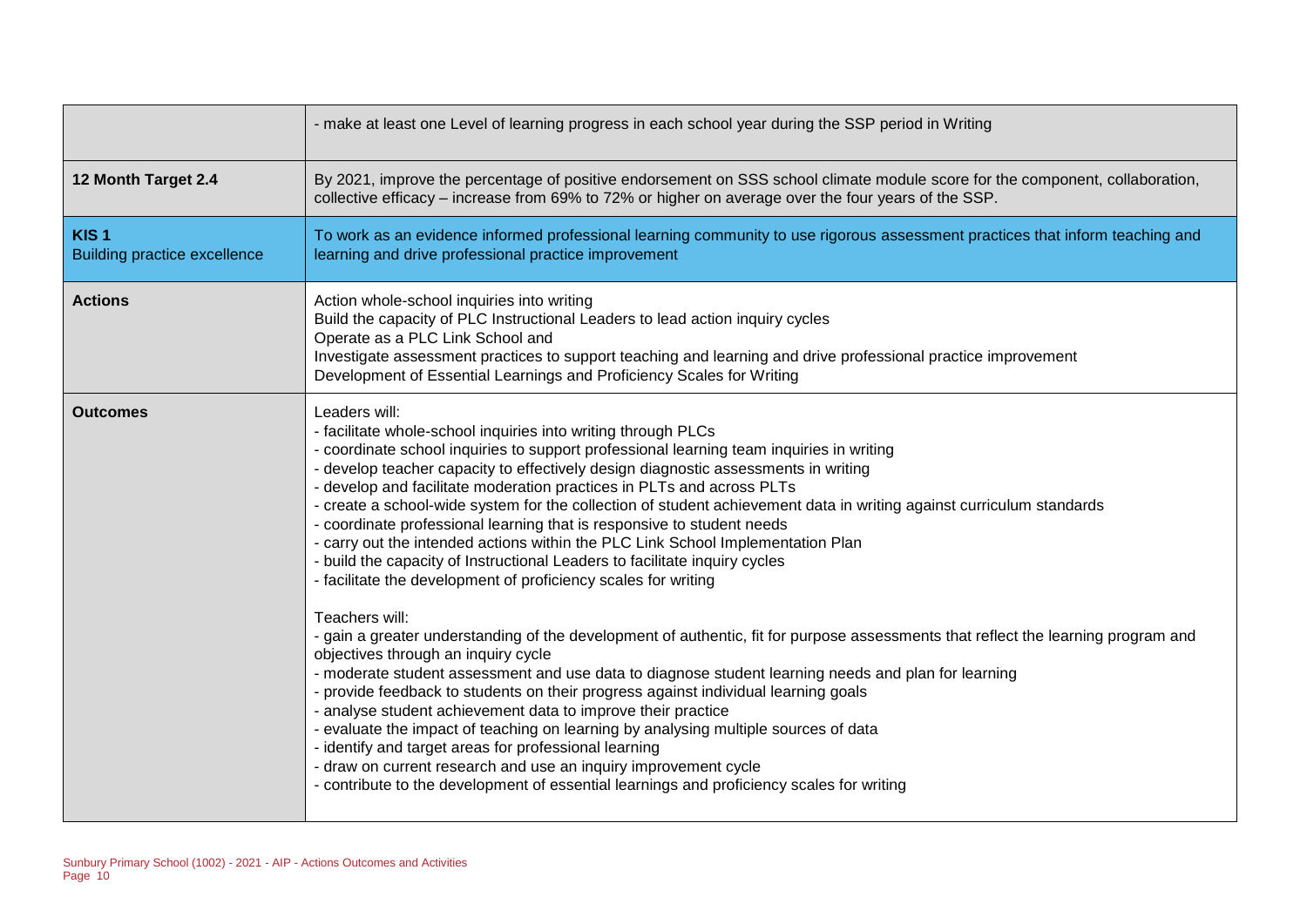|                                        | Students will:<br>- have access to a guaranteed and viable curriculum<br>- have learning presented that is differentiated and specific to their learning needs<br>- receive feedback that is structured and evaluative of their progress towards learning goals and curriculum standards<br>- engage in self-reflection as assessment-capable learners<br>- co-construct learning goals linked with self-assessments and feedback                                                                                                     |                                    |                                 |                                  |                                                                       |
|----------------------------------------|---------------------------------------------------------------------------------------------------------------------------------------------------------------------------------------------------------------------------------------------------------------------------------------------------------------------------------------------------------------------------------------------------------------------------------------------------------------------------------------------------------------------------------------|------------------------------------|---------------------------------|----------------------------------|-----------------------------------------------------------------------|
| <b>Success Indicators</b>              | Evidence of:<br>- pacing guides (meeting schedules) developed by individual teams<br>- PLC meeting minutes<br>- Action Research Cycle plans<br>- diagnostic assessments<br>- moderation tool for writing<br>- PLC Link School implementation Plan and Report<br>- data wall (physical and electronic)<br>- feedback from visiting schools<br>- record of student learning goals and annotated work samples<br>- student self-assessment<br>- reporting against curriculum standards<br>- development of proficiency scales in writing |                                    |                                 |                                  |                                                                       |
| <b>Activities and Milestones</b>       |                                                                                                                                                                                                                                                                                                                                                                                                                                                                                                                                       | <b>Who</b>                         | Is this a PL<br><b>Priority</b> | When                             | <b>Budget</b>                                                         |
| Leadership Coaching - Mekaila Lawrence |                                                                                                                                                                                                                                                                                                                                                                                                                                                                                                                                       | $\overline{\boxtimes}$ PLC Leaders | $\overline{M}$ PLP<br>Priority  | from:<br>Term 1<br>to:<br>Term 4 | \$28,023.00<br>$\overline{\mathbf{M}}$ Equity funding will<br>be used |
| Curriculum Day - Term 2, 2021          |                                                                                                                                                                                                                                                                                                                                                                                                                                                                                                                                       | $\overline{\mathbf{z}}$ All Staff  | $\overline{M}$ PLP<br>Priority  | from:<br>Term 2<br>to:<br>Term 2 | \$600.00<br>Equity funding will<br>be used                            |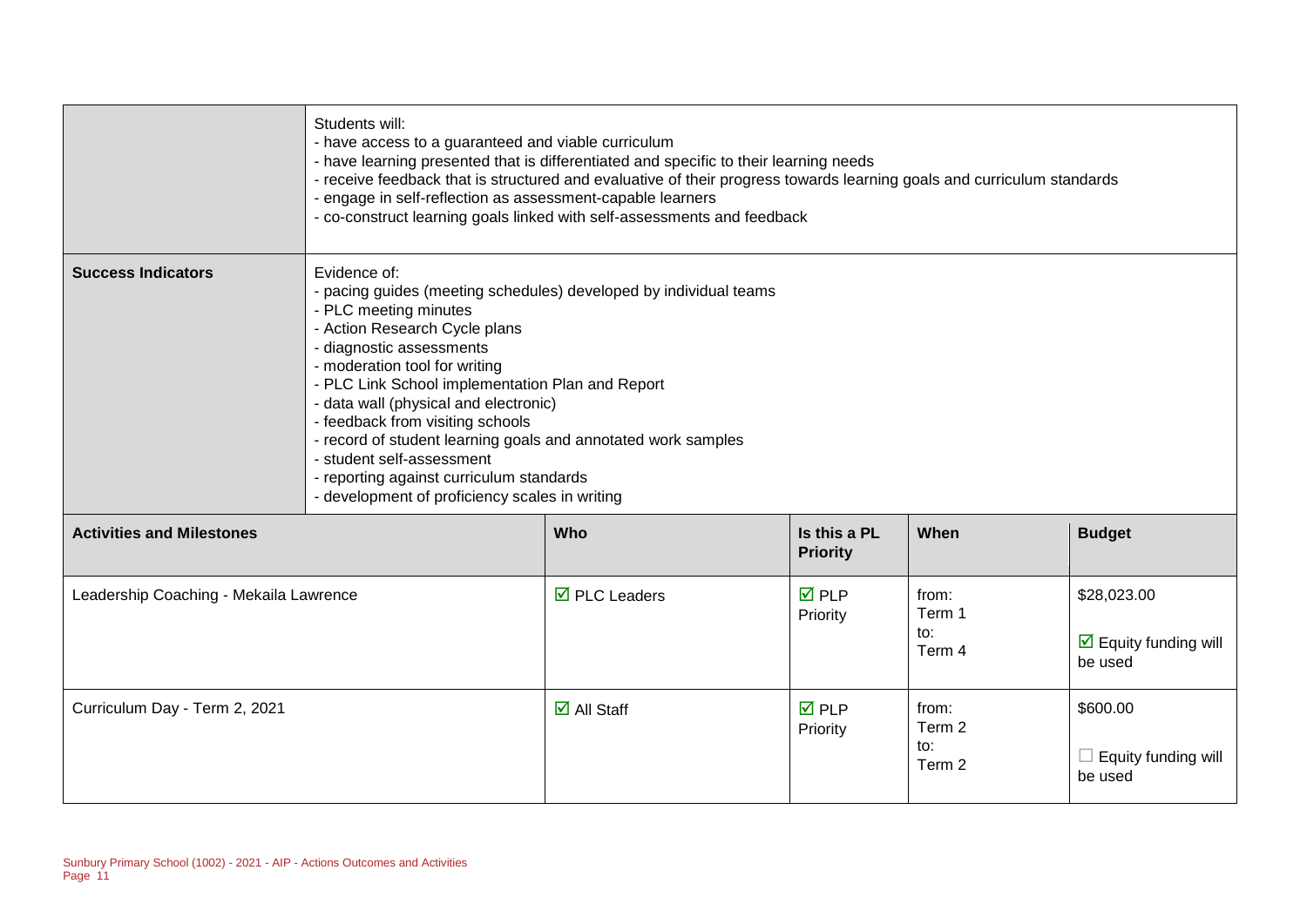| <b>Professional Learning Teams</b>                                                                                                                                                                                                                                                       |                                                                                                                                                                                                                                                                                                                    | $\triangledown$ Leadership Team<br>$\overline{\mathbf{M}}$ Teacher(s)                                               | <b>☑</b> PLP<br>Priority | from:<br>Term 1<br>to:<br>Term 4 | \$16,800.00<br>$\Box$ Equity funding will<br>be used |
|------------------------------------------------------------------------------------------------------------------------------------------------------------------------------------------------------------------------------------------------------------------------------------------|--------------------------------------------------------------------------------------------------------------------------------------------------------------------------------------------------------------------------------------------------------------------------------------------------------------------|---------------------------------------------------------------------------------------------------------------------|--------------------------|----------------------------------|------------------------------------------------------|
| Staff Professional Learning - Whole School Writing Inquiries                                                                                                                                                                                                                             |                                                                                                                                                                                                                                                                                                                    | $\overline{\mathbf{M}}$ All Staff                                                                                   | <b>☑</b> PLP<br>Priority | from:<br>Term 1<br>to:<br>Term 4 | \$0.00<br>Equity funding will<br>be used             |
| PLC Link School Implementation of Action Plan (2021)<br>- SDR Principals Network<br>- SDR Instructional Leaders Network<br>- Hume/Moreland Instructional Leaders Network<br>- facilitate School Visits (observations)<br>- Masterclasses<br>- Coaching/Mentoring School Leadership Teams |                                                                                                                                                                                                                                                                                                                    | $\overline{\mathbf{M}}$ Leadership Team<br>$\overline{\boxtimes}$ PLC Leaders<br>$\overline{\mathbf{M}}$ Teacher(s) | $\Box$ PLP<br>Priority   | from:<br>Term 1<br>to:<br>Term 4 | \$100,000.00<br>Equity funding will<br>be used       |
| Goal 3                                                                                                                                                                                                                                                                                   | To improve student voice and agency                                                                                                                                                                                                                                                                                |                                                                                                                     |                          |                                  |                                                      |
| 12 Month Target 3.1                                                                                                                                                                                                                                                                      | By 2021 increase the percentage of positive endorsement for the Social Engagement factors on the 4-6 Student Attitudes to School<br>Survey of:<br>- student agency and voice from 54% to 62%<br>- learning confidence from 73% to 78%<br>- stimulating learning from 66% to 72%<br>- setting goals from 83% to 87% |                                                                                                                     |                          |                                  |                                                      |
| 12 Month Target 3.2                                                                                                                                                                                                                                                                      | By 2021 increase the percentage of positive endorsement for factors on the Parent Opinion Survey on average over the four years of<br>the SSP of:<br>- student agency and voice from (2020) 78% to 80%<br>- student cognitive engagement factors from (2020) 74% to 77%                                            |                                                                                                                     |                          |                                  |                                                      |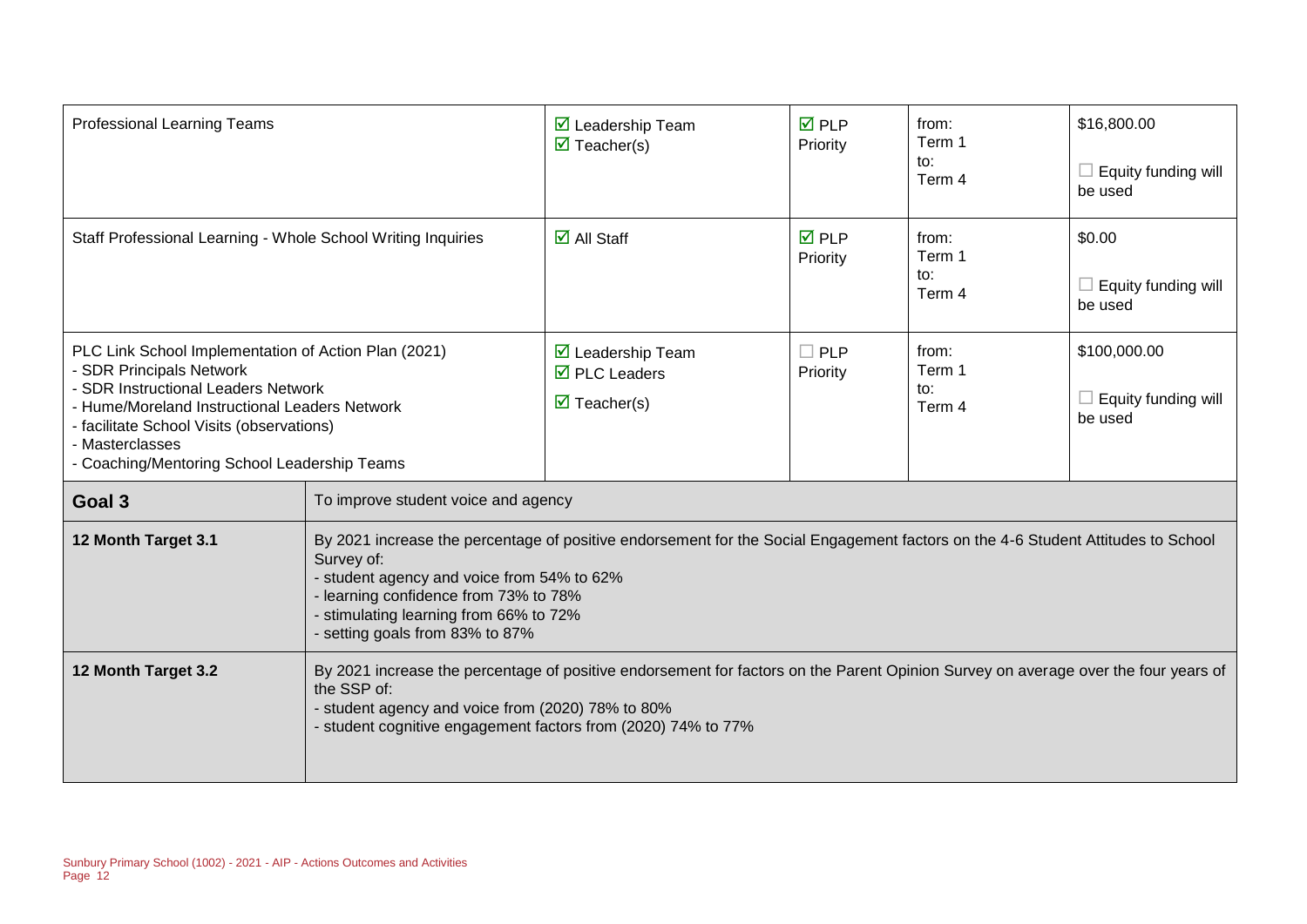| 12 Month Target 3.3                                                  | By 2021, improve the percentage of positive endorsement on Staff Opinion Survey teaching & learning - evaluation module score for<br>the component, use student feedback to inform teaching practice – increase from 68% to 70% or higher on average over the four<br>years of the SSP.                                                                                                                                                                                                                                                                                                                                                                                                                                                                                                                                                                                                                                                                                                                                                                                                                                                                                                                                                                                       |
|----------------------------------------------------------------------|-------------------------------------------------------------------------------------------------------------------------------------------------------------------------------------------------------------------------------------------------------------------------------------------------------------------------------------------------------------------------------------------------------------------------------------------------------------------------------------------------------------------------------------------------------------------------------------------------------------------------------------------------------------------------------------------------------------------------------------------------------------------------------------------------------------------------------------------------------------------------------------------------------------------------------------------------------------------------------------------------------------------------------------------------------------------------------------------------------------------------------------------------------------------------------------------------------------------------------------------------------------------------------|
| 12 Month Target 3.4                                                  | By 2021, average absence will reduce from 14 days (2019) to 12 days (2021).                                                                                                                                                                                                                                                                                                                                                                                                                                                                                                                                                                                                                                                                                                                                                                                                                                                                                                                                                                                                                                                                                                                                                                                                   |
| KIS <sub>1</sub><br>Empowering students and<br>building school pride | Build teacher capacity to have a consistent understanding of, and to embed opportunities for student agency and voice.<br>1.                                                                                                                                                                                                                                                                                                                                                                                                                                                                                                                                                                                                                                                                                                                                                                                                                                                                                                                                                                                                                                                                                                                                                  |
| <b>Actions</b>                                                       | Continuation of a Learning Specialist for Student Voice and Agency, with a coaching capacity<br>Focus on embedding student voice and agency through Peer Observations and Learning Walks, providing and receiving feedback<br>Continued facilitation of the Positive Climate for Learning FISO Focus Team<br>Review current curriculum and assessment practices<br>Build the capacity of team leaders to embed student voice and agency into planning practices                                                                                                                                                                                                                                                                                                                                                                                                                                                                                                                                                                                                                                                                                                                                                                                                               |
| <b>Outcomes</b>                                                      | Leaders will:<br>- provide coaching in the area of Student Voice and Agency<br>- facilitate Peer Observations and Learning Walks, providing feedback opportunities<br>- lead and promote the work of Positive Climate for Learning FISO Focus Team<br>- lead professional leaning for team leaders to build on embedding student voice and agency into planning practices<br>- review and develop curriculum and assessment practices to embed problem based learning and inquiry<br>- create opportunities for Student Voice and feedback through multiple sources<br>Teachers will:<br>- demonstrate classroom practices that incorporate Student Voice and Agency<br>- maintain involvement in the review and development of curriculum and assessment<br>- use an inquiry approach to engage in problem based teaching and learning practices in the classroom<br>- continue to empower students and provide opportunities for student feedback<br>- adjust practice in accordance with student feedback<br>Students will:<br>- engage in the goal setting process and self reflect on their goals<br>- provide feedback to their teachers through multiple sources<br>- participate in learning opportunities that incorporate their voice<br>- be empowered as learners |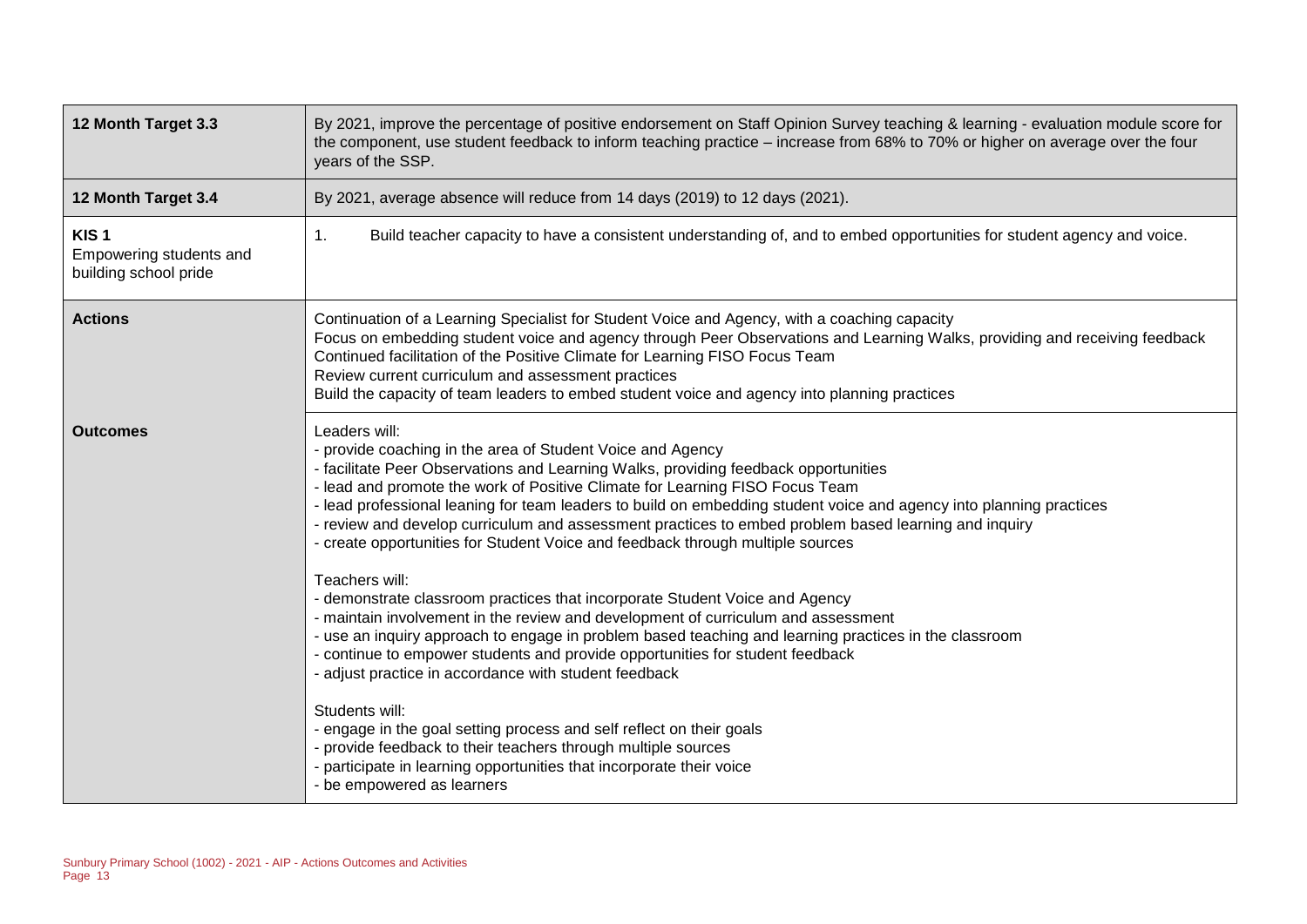| <b>Success Indicators</b>                                                                                                             | Evidence of:<br>- coaching cycle plans and notes<br>- peer observation notes, feedback and goal-setting<br>- learning walks notes, feedback and goal-setting<br>- audited curriculum (scope and sequence documents) and assessment practices (assessment schedule)<br>- problem based learning practices in team planning and teacher work program documentation<br>- improved perceptions in the Social Engagement domain of the Positive Climate for Learning module of the student Attitudes to<br><b>School Survey</b><br>- documented student learning goals, strategies and evidence<br>- continued, cyclical student survey feedback through Pivot surveys and informal teacher feedback surveys/opportunities |                                                                                                                   |                                 |                                  |                                                      |
|---------------------------------------------------------------------------------------------------------------------------------------|-----------------------------------------------------------------------------------------------------------------------------------------------------------------------------------------------------------------------------------------------------------------------------------------------------------------------------------------------------------------------------------------------------------------------------------------------------------------------------------------------------------------------------------------------------------------------------------------------------------------------------------------------------------------------------------------------------------------------|-------------------------------------------------------------------------------------------------------------------|---------------------------------|----------------------------------|------------------------------------------------------|
| <b>Activities and Milestones</b>                                                                                                      |                                                                                                                                                                                                                                                                                                                                                                                                                                                                                                                                                                                                                                                                                                                       | <b>Who</b>                                                                                                        | Is this a PL<br><b>Priority</b> | When                             | <b>Budget</b>                                        |
| Student Voice and Agency - Learning Specialist                                                                                        |                                                                                                                                                                                                                                                                                                                                                                                                                                                                                                                                                                                                                                                                                                                       | $\triangleright$ Learning Specialist(s)                                                                           | $\overline{M}$ PLP<br>Priority  | from:<br>Term 1<br>to:<br>Term 4 | \$18,600.00<br>$\Box$ Equity funding will<br>be used |
| <b>Peer Observations</b>                                                                                                              |                                                                                                                                                                                                                                                                                                                                                                                                                                                                                                                                                                                                                                                                                                                       | $\overline{\mathbf{M}}$ Teacher(s)                                                                                | <b>☑</b> PLP<br>Priority        | from:<br>Term 1<br>to:<br>Term 4 | \$0.00<br>$\Box$ Equity funding will<br>be used      |
| Learning Walks<br>- Visible Learning<br>- Student Voice and Agency                                                                    |                                                                                                                                                                                                                                                                                                                                                                                                                                                                                                                                                                                                                                                                                                                       | $\triangleright$ Leadership Team<br>$\triangledown$ Teacher(s)                                                    | <b>☑</b> PLP<br>Priority        | from:<br>Term 1<br>to:<br>Term 4 | \$0.00<br>$\Box$ Equity funding will<br>be used      |
| FISO Focus Team - Positive Climate for Learning (Voice and<br>Agency)<br>- auditing the curriculum (problem based learning & inquiry) |                                                                                                                                                                                                                                                                                                                                                                                                                                                                                                                                                                                                                                                                                                                       | $\triangleright$ Leadership Team<br>$\triangleright$ Learning Specialist(s)<br>$\overline{\mathbf{M}}$ Teacher(s) | <b>☑</b> PLP<br>Priority        | from:<br>Term 1<br>to:<br>Term 4 | \$0.00<br>$\Box$ Equity funding will<br>be used      |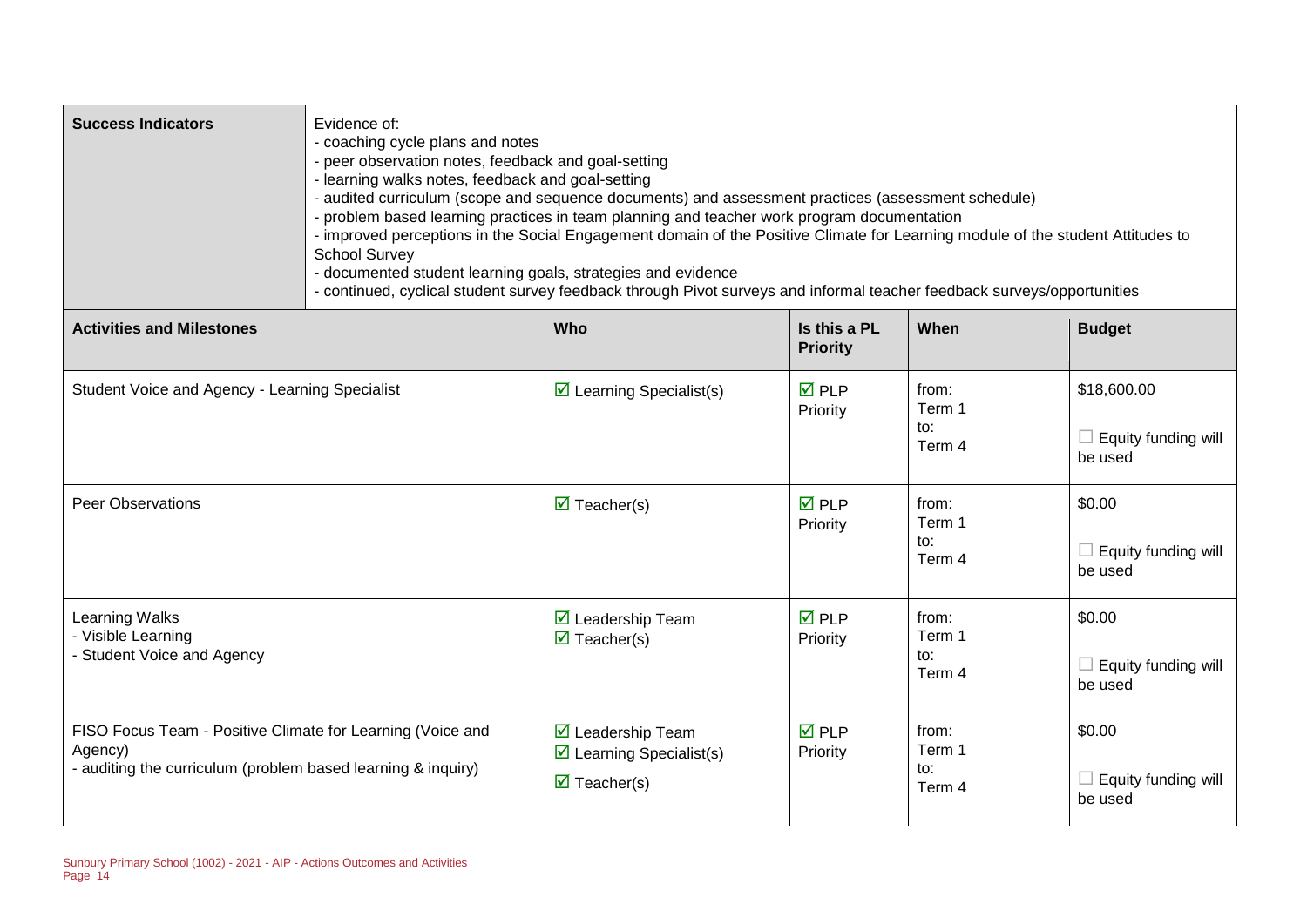| <b>Student Voice Forums</b><br>1x per term<br>Identify focus areas through PIVOT and AtoSS        | $\overline{\mathbf{y}}$ Leadership Team<br>$\triangleright$ Learning Specialist(s)<br>$\triangledown$ Student(s) | $\Box$ PLP<br>Priority         | from:<br>Term 1<br>to:<br>Term 4 | \$1,000.00<br>Equity funding will<br>be used |
|---------------------------------------------------------------------------------------------------|------------------------------------------------------------------------------------------------------------------|--------------------------------|----------------------------------|----------------------------------------------|
| <b>PIVOT Survey</b><br>2x per year<br>PDP goal                                                    | $\triangledown$ Leadership Team<br>$\triangledown$ Teacher(s)                                                    | $\Box$ PLP<br>Priority         | from:<br>Term 1<br>to:<br>Term 4 | \$2,000.00<br>Equity funding will<br>be used |
| Student Voice and Agency Action Plan<br>4 year implementation plan (Year 1 developed in a detail) | $\triangleright$ Leadership Team<br>$\triangleright$ Learning Specialist(s)                                      | $\Box$ PLP<br>Priority         | from:<br>Term 1<br>to:<br>Term 1 | \$0.00<br>Equity funding will<br>be used     |
| Curriculum Day - Term 1, 2021<br>the Assessment Capable Learner                                   | $\overline{\mathsf{d}}$ All Staff                                                                                | <b>ØPLP</b><br>Priority        | from:<br>Term 1<br>to:<br>Term 1 | \$3,000.00<br>Equity funding will<br>be used |
| Curriculum Day - Term 3, 2021<br>Positive Climate for Learning - Student Voice & Agency           | $\overline{\Box}$ All Staff                                                                                      | $\overline{M}$ PLP<br>Priority | from:<br>Term 3<br>to:<br>Term 3 | \$3,000.00<br>Equity funding will<br>be used |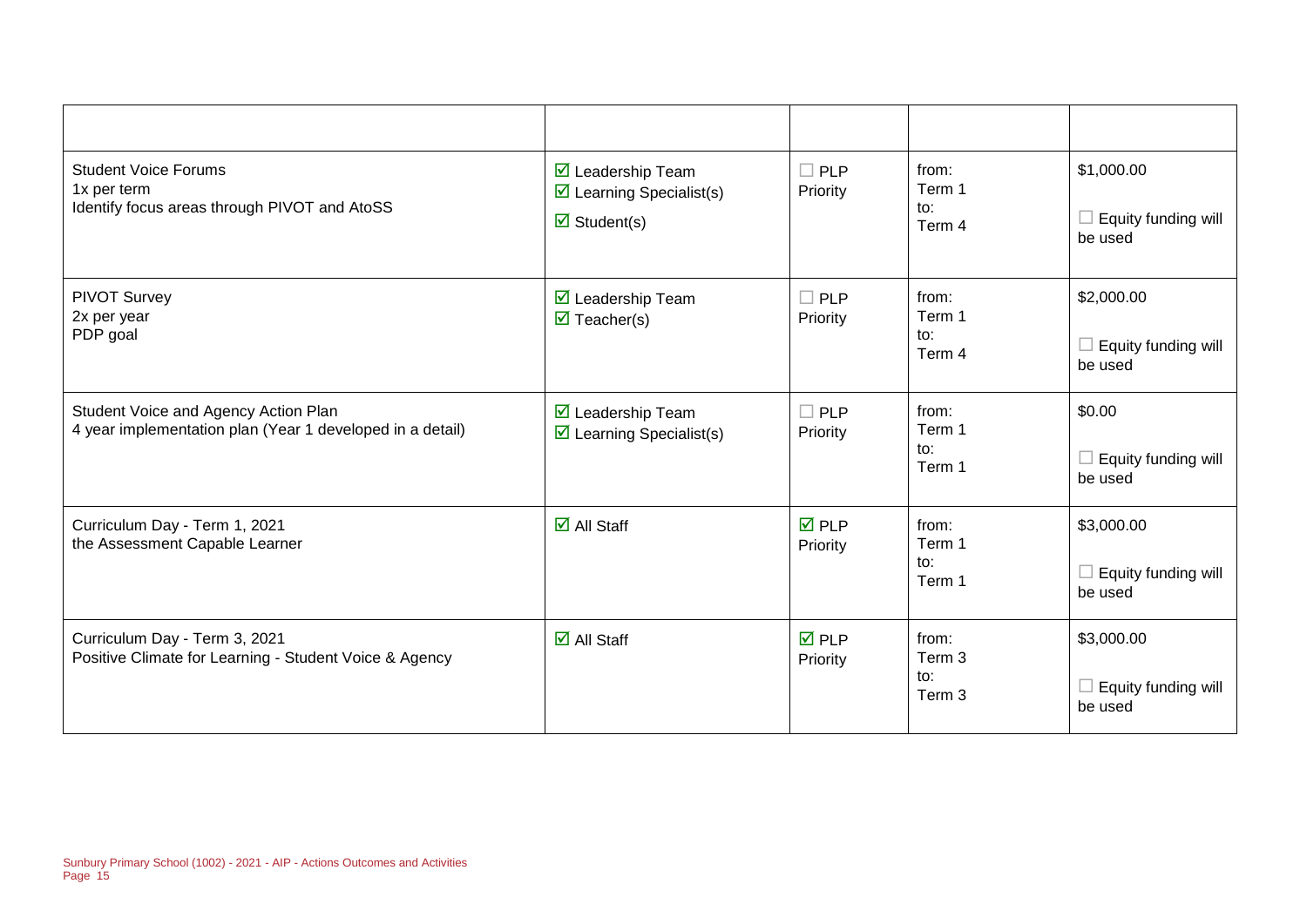### **Equity Funding Planner**

#### Equity Spending Totals

| Category                                                 | <b>Total proposed</b><br>budget (\$) | Spend $($)$ |
|----------------------------------------------------------|--------------------------------------|-------------|
| Equity funding associated with Activities and Milestones | \$28,023.00                          | \$28,023.00 |
| <b>Additional Equity funding</b>                         | \$0.00                               | \$0.00      |
| <b>Grand Total</b>                                       | \$28,023.00                          | \$28,023.00 |

#### Activities and Milestones

| <b>Activities and Milestones</b>       | When                             | Category                                                        | <b>Total proposed</b><br>budget (\$) | Equity Spend (\$) |
|----------------------------------------|----------------------------------|-----------------------------------------------------------------|--------------------------------------|-------------------|
| Leadership Coaching - Mekaila Lawrence | from:<br>Term 1<br>to:<br>Term 4 | ☑ Professional development (excluding CRT<br>costs and new FTE) | \$28,023.00                          | \$28,023.00       |
| <b>Totals</b>                          |                                  |                                                                 | \$28,023.00                          | \$28,023.00       |

#### Additional Equity spend

| Outline here any additional Equity spend for 2021 | When | Category | <b>Total proposed</b><br>budget $(\$)$ | <b>Equity Spend (\$)</b> |
|---------------------------------------------------|------|----------|----------------------------------------|--------------------------|
| <b>Totals</b>                                     |      |          | \$0.00                                 | \$0.00                   |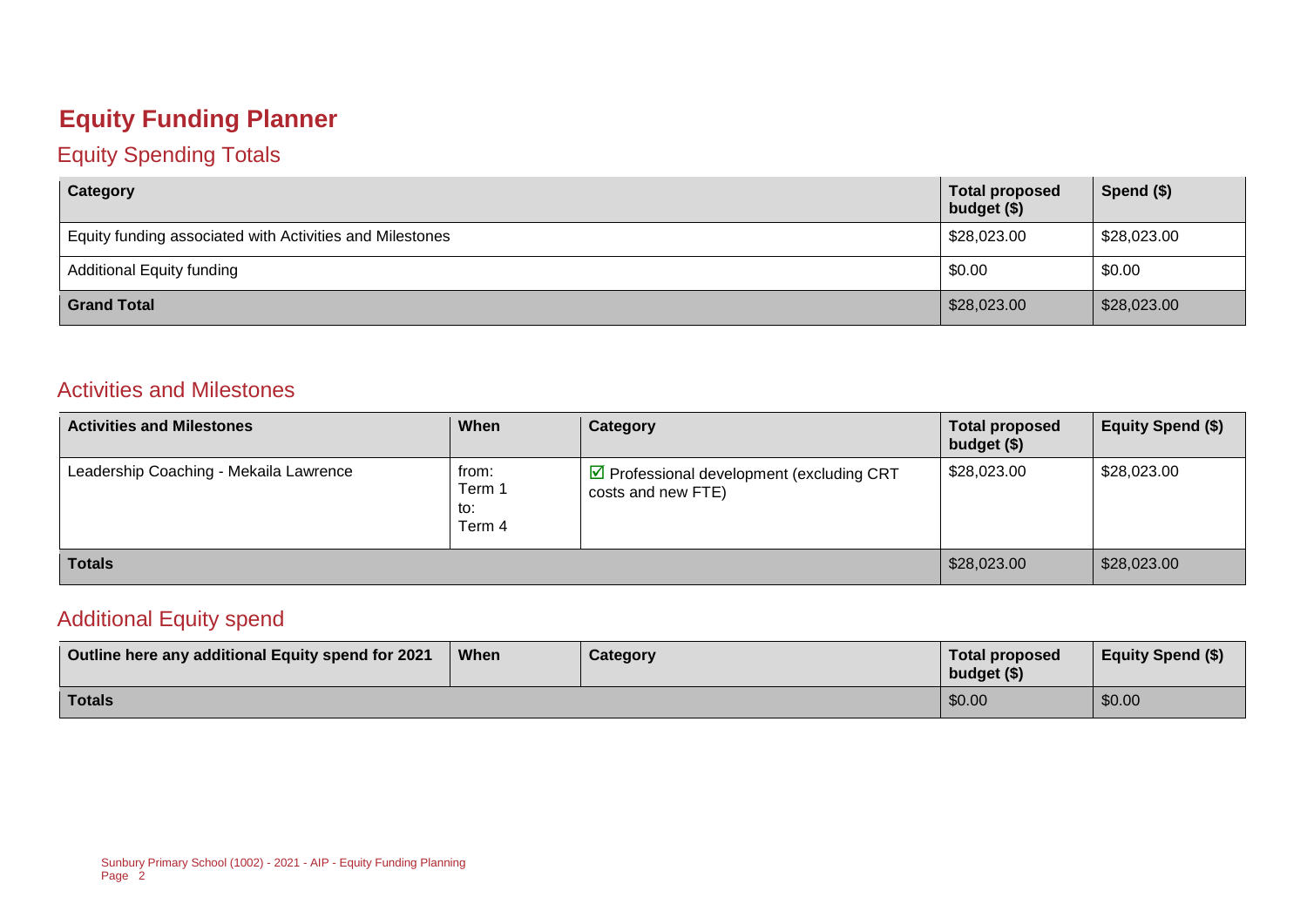# **Professional Learning and Development Plan**

| <b>Professional Learning</b><br><b>Priority</b>                                                                                                                                                      | Who                                                                              | When                                         | <b>Key Professional Learning</b><br><b>Strategies</b>                                                                                                                                      | <b>Organisational Structure</b>                                                                                                         | <b>Expertise Accessed</b>                                                                                                                                                                                                                                                             | Where                     |
|------------------------------------------------------------------------------------------------------------------------------------------------------------------------------------------------------|----------------------------------------------------------------------------------|----------------------------------------------|--------------------------------------------------------------------------------------------------------------------------------------------------------------------------------------------|-----------------------------------------------------------------------------------------------------------------------------------------|---------------------------------------------------------------------------------------------------------------------------------------------------------------------------------------------------------------------------------------------------------------------------------------|---------------------------|
| PLTs - Establish processes<br>for regular moderation of<br>assessment                                                                                                                                | $\triangleright$ Leadership<br>Team<br>$\triangledown$ Teacher(s)                | from:<br>Term 1<br>to:<br>Term 4             | $\boxtimes$ Moderated assessment<br>of student learning<br>$\triangledown$ Collaborative<br>Inquiry/Action Research<br>team<br>$\overline{\mathbf{2}}$ Formalised PLC/PLTs                 | ☑ PLC/PLT Meeting                                                                                                                       | $\overline{\mathbf{2}}$ PLC Initiative<br>$\overline{\mathbf{y}}$ Internal staff<br>$\overline{\mathbf{M}}$ Literacy Leaders<br>$\triangledown$ Departmental<br>resources<br>Literacy Toolkit                                                                                         | $\overline{\Box}$ On-site |
| Staff Professional Learning -<br>Schedule and organise<br>professional learning on<br>formative assessment and<br>collecting, analysing,<br>responding to and monitoring<br>data throughout the year | $\overline{\mathbf{z}}$ Leadership<br>Team<br>$\overline{\mathbf{M}}$ Teacher(s) | from:<br>Term 1<br>to:<br>Term 4             | $\triangleright$ Design of formative<br>assessments<br>$\boxtimes$ Moderated assessment<br>of student learning<br>$\overline{\mathbf{z}}$ Collaborative<br>Inquiry/Action Research<br>team | ☑ Whole School Pupil<br>Free Day<br>☑ Formal School Meeting /<br>Internal Professional<br><b>Learning Sessions</b><br>☑ PLC/PLT Meeting | $\triangleright$ Literacy expertise<br>$\overline{\mathbf{2}}$ PLC Initiative<br>$\overline{\mathbf{y}}$ Internal staff<br>$\triangledown$ Departmental<br>resources<br>Literacy Toolkit<br>$\triangleright$ Practice Principles<br>for Excellence in<br><b>Teaching and Learning</b> | $\overline{\Box}$ On-site |
| Teaching and Learning<br>Coaches - focus on<br>instructional model and<br>explicit teaching strategies in<br>Reading                                                                                 | $\overline{\mathbf{M}}$ Assistant<br>Principal                                   | from:<br>Term 1<br>$\mathsf{to}$ :<br>Term 4 | $\overline{\boxtimes}$ Peer observation<br>including feedback and<br>reflection<br>$\triangleright$ Demonstration lessons                                                                  | ☑ Formal School Meeting /<br><b>Internal Professional</b><br><b>Learning Sessions</b>                                                   | $\overline{\mathbf{d}}$ Internal staff<br>☑ Pedagogical Model<br>$\overline{\mathbf{M}}$ High Impact<br><b>Teaching Strategies</b><br>(HITS)                                                                                                                                          | $\overline{\Box}$ On-site |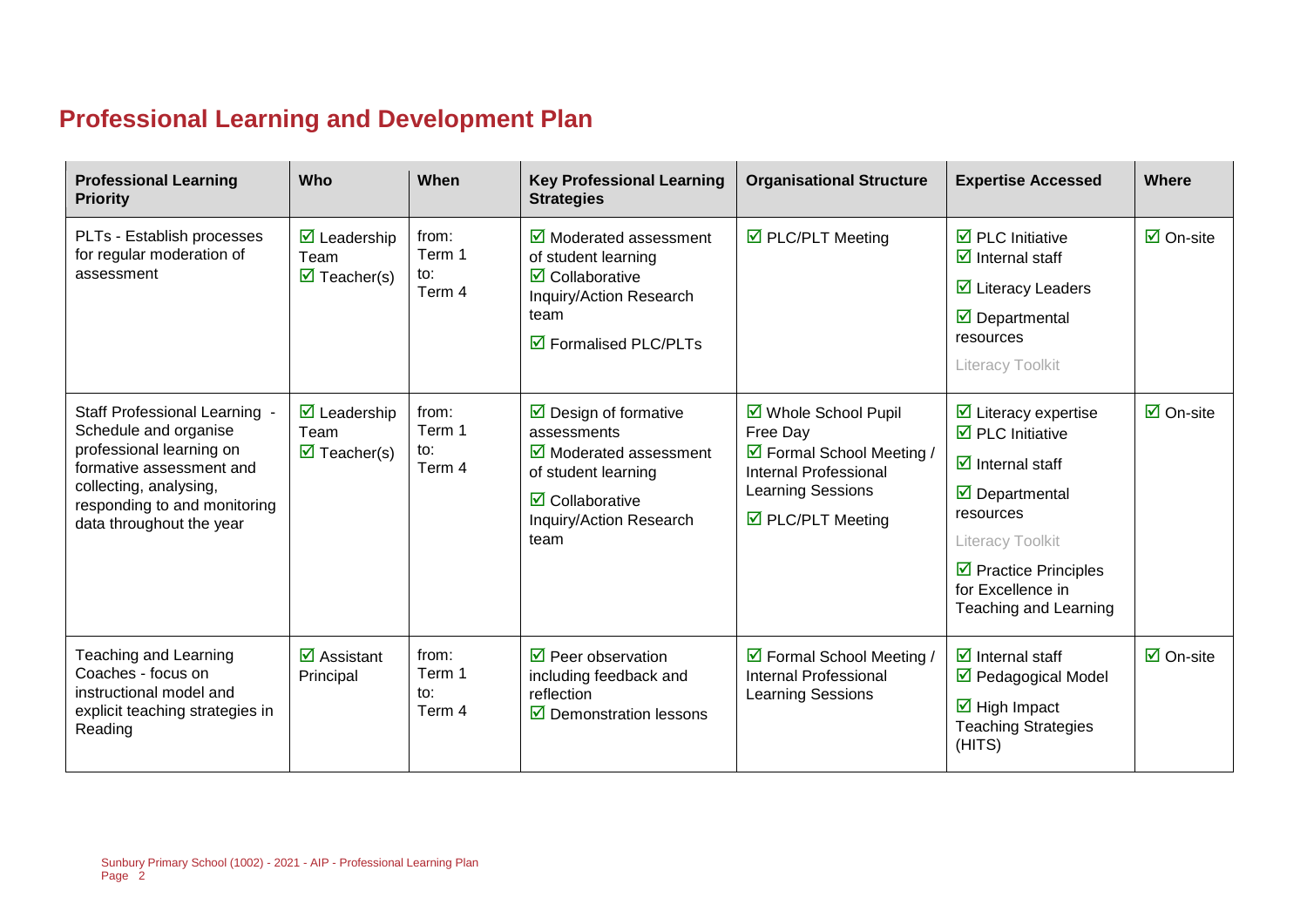| <b>Planning Day</b><br>- revision of social/emotional<br>curriculum | $\overline{\mathbf{M}}$ Leadership<br>Team<br>$\overline{\mathbf{M}}$ Teacher(s)<br>$\overline{\mathsf{M}}$ Team<br>Leader(s)                    | from:<br>Term 1<br>$\mathsf{to}:$<br>Term 4 | $\boxtimes$ Planning                                                                                                                | $\triangledown$ Professional Practice<br>Day                                          | $\boxdot$ Internal staff                                                                                                             | $\overline{\mathsf{M}}$ On-site |
|---------------------------------------------------------------------|--------------------------------------------------------------------------------------------------------------------------------------------------|---------------------------------------------|-------------------------------------------------------------------------------------------------------------------------------------|---------------------------------------------------------------------------------------|--------------------------------------------------------------------------------------------------------------------------------------|---------------------------------|
| FISO focus team for SWPBS                                           | $\overline{\mathbf{z}}$ Assistant<br>Principal<br>$\overline{\mathbf{z}}$ School<br>Improvement<br>Team<br>$\overline{\mathbf{z}}$ Teacher(s)    | from:<br>Term 1<br>to:<br>Term 4            | $\triangledown$ Preparation<br>Student voice, including<br>input and feedback                                                       | ☑ Formal School Meeting /<br><b>Internal Professional</b><br><b>Learning Sessions</b> | $\boxdot$ Internal staff                                                                                                             | $\overline{\boxtimes}$ On-site  |
| FISO focus team for Positive<br><b>Climate for Learning</b>         | $\overline{\mathbf{z}}$ Learning<br>Specialist(s)<br>$\overline{\mathbf{M}}$ School<br>Improvement<br>Team<br>$\overline{\mathbf{z}}$ Teacher(s) | from:<br>Term 1<br>to:<br>Term 4            | $\overline{\mathbf{z}}$ Planning<br>☑ Curriculum development<br>$\boxtimes$ Student voice, including<br>input and feedback          | ☑ Formal School Meeting /<br><b>Internal Professional</b><br>Learning Sessions        | $\overline{\mathbf{z}}$ Internal staff<br>$\overline{\mathbf{M}}$ Departmental<br>resources<br>Amplify - Student Voice<br>and Agency | $\overline{\mathsf{M}}$ On-site |
| Leadership Coaching -<br>Mekaila Lawrence                           | $\overline{M}$ PLC<br>Leaders                                                                                                                    | from:<br>Term 1<br>$\mathsf{to}:$<br>Term 4 | $\boxtimes$ Collaborative<br>Inquiry/Action Research<br>team<br>☑ Formalised PLC/PLTs<br>$\triangleright$ Individualised Reflection | ☑ Formal School Meeting /<br>Internal Professional<br>Learning Sessions               | $\overline{\mathbf{y}}$ Internal staff<br>$\overline{\mathbf{y}}$ External consultants<br>Mekaila Lawrence                           | $\overline{\Box}$ On-site       |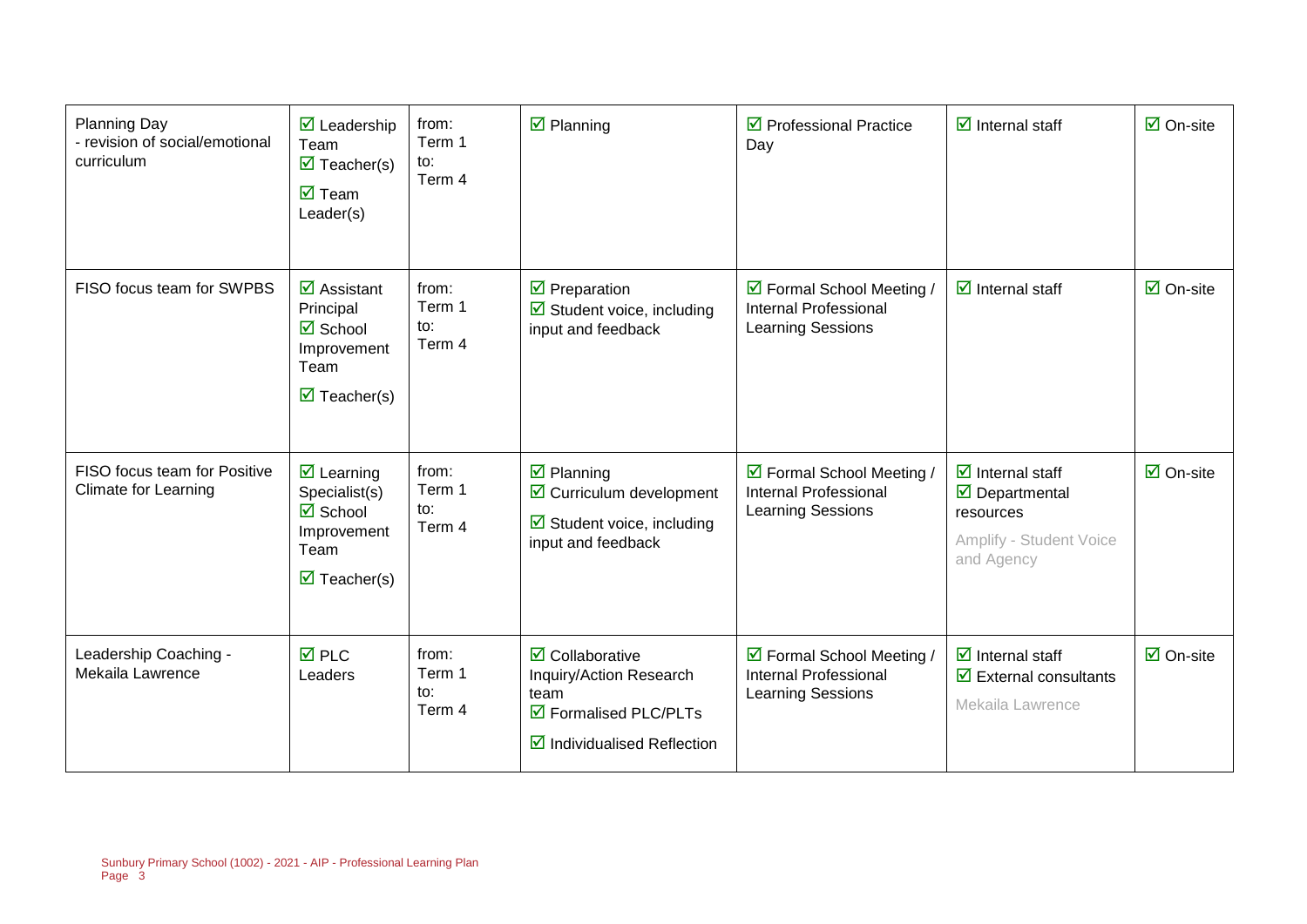| Curriculum Day - Term 2,<br>2021                                          | $\overline{\mathsf{M}}$ All Staff                                         | from:<br>Term 2<br>to:<br>Term 2 | $\triangleright$ Design of formative<br>assessments<br>$\boxtimes$ Moderated assessment<br>of student learning<br>☑ Curriculum development                                                                         | ☑ Whole School Pupil<br>Free Day                                                      | $\overline{\mathbf{M}}$ Departmental<br>resources<br>Literacy Toolkit                                                                                                                                                        | $\boxdot$ On-site               |
|---------------------------------------------------------------------------|---------------------------------------------------------------------------|----------------------------------|--------------------------------------------------------------------------------------------------------------------------------------------------------------------------------------------------------------------|---------------------------------------------------------------------------------------|------------------------------------------------------------------------------------------------------------------------------------------------------------------------------------------------------------------------------|---------------------------------|
| Professional Learning Teams                                               | $\triangleright$ Leadership<br>Team<br>$\overline{\mathbf{z}}$ Teacher(s) | from:<br>Term 1<br>to:<br>Term 4 | $\triangleright$ Design of formative<br>assessments<br>$\triangleright$ Moderated assessment<br>of student learning<br>$\overline{\mathbf{z}}$ Collaborative<br>Inquiry/Action Research<br>team                    | ☑ Formal School Meeting /<br><b>Internal Professional</b><br><b>Learning Sessions</b> | $\overline{\mathbf{M}}$ PLC Initiative<br>$\overline{\mathbf{z}}$ Internal staff                                                                                                                                             | $\overline{\mathsf{M}}$ On-site |
| Staff Professional Learning -<br><b>Whole School Writing</b><br>Inquiries | $\overline{\mathsf{M}}$ All Staff                                         | from:<br>Term 1<br>to:<br>Term 4 | $\triangleright$ Design of formative<br>assessments<br>$\overline{\mathbf{2}}$ Collaborative<br>Inquiry/Action Research<br>team<br>$\triangleright$ Curriculum development                                         | ☑ Formal School Meeting /<br><b>Internal Professional</b><br>Learning Sessions        | $\overline{\mathbf{y}}$ Literacy expertise<br>$\overline{\mathbf{z}}$ Internal staff<br>$\triangledown$ Departmental<br>resources<br>Literacy Toolkit                                                                        | $\overline{\Box}$ On-site       |
| Student Voice and Agency -<br><b>Learning Specialist</b>                  | $\overline{\mathbf{z}}$ Learning<br>Specialist(s)                         | from:<br>Term 1<br>to:<br>Term 4 | $\overline{\mathbf{2}}$ Collaborative<br>Inquiry/Action Research<br>team<br>$\triangledown$ Peer observation<br>including feedback and<br>reflection<br>$\boxtimes$ Student voice, including<br>input and feedback | ☑ Formal School Meeting /<br><b>Internal Professional</b><br>Learning Sessions        | $\overline{\mathbf{z}}$ Internal staff<br>$\overline{\mathbf{M}}$ Bastow<br>program/course<br>$\overline{\mathbf{y}}$ External consultants<br>EdPartnerships<br>$\overline{\mathbf{y}}$ Departmental<br>resources<br>Amplify | $\overline{\mathsf{M}}$ On-site |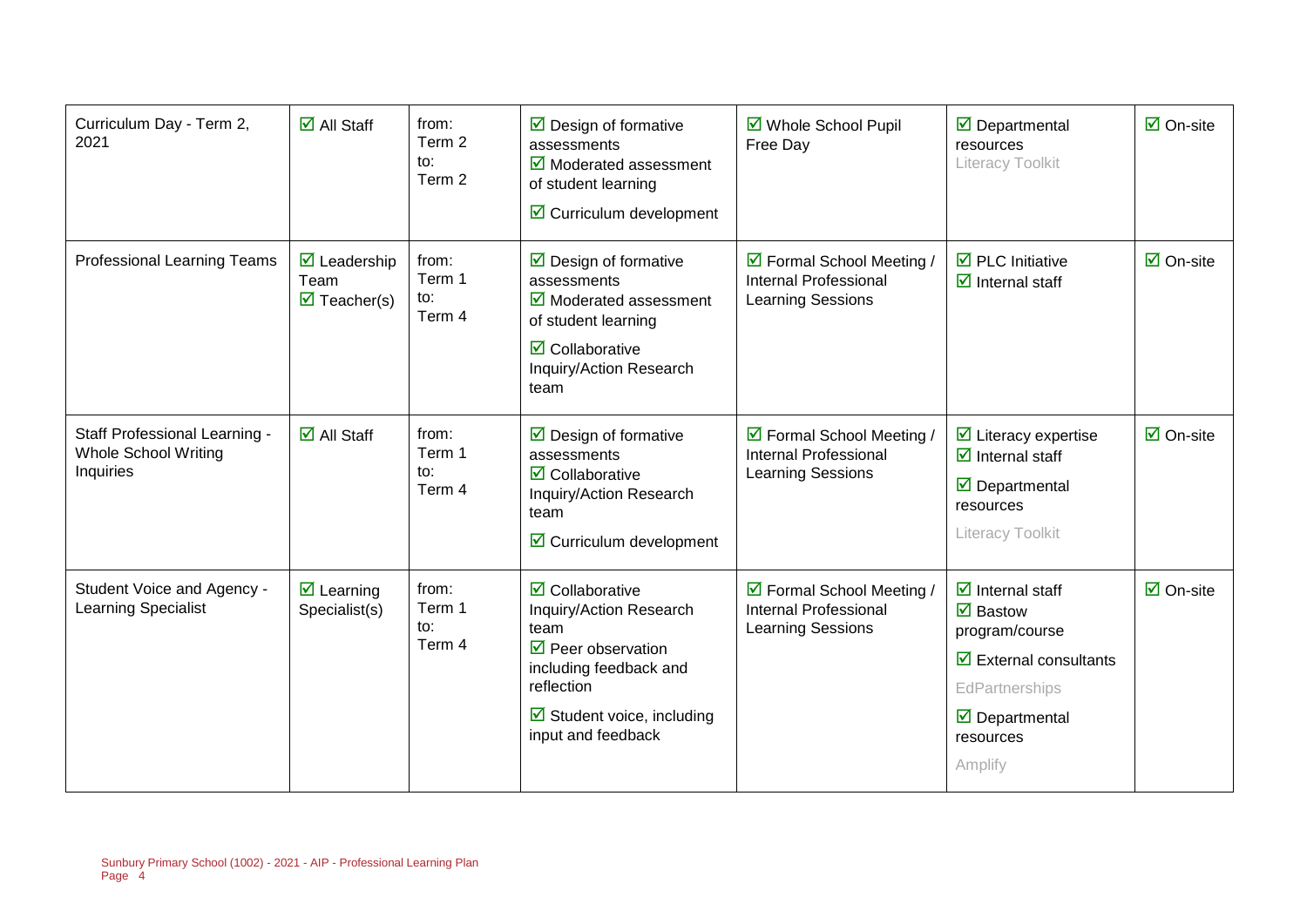| <b>Peer Observations</b>                                                                                                                              | $\overline{\mathbf{M}}$ Teacher(s)                                                                                                    | from:<br>Term 1<br>to:<br>Term 4 | $\triangledown$ Peer observation<br>including feedback and<br>reflection<br>$\triangledown$ Individualised Reflection<br>$\triangledown$ Demonstration lessons                  | ☑ Formal School Meeting /<br><b>Internal Professional</b><br><b>Learning Sessions</b><br>☑ PLC/PLT Meeting        | $\overline{\mathbf{y}}$ Internal staff<br>$\overline{\boxtimes}$ Departmental<br>resources<br>Clarity - Lyn Sharatt<br>(Learning Walks and<br>Talks)                                                   | $\overline{\Box}$ On-site       |
|-------------------------------------------------------------------------------------------------------------------------------------------------------|---------------------------------------------------------------------------------------------------------------------------------------|----------------------------------|---------------------------------------------------------------------------------------------------------------------------------------------------------------------------------|-------------------------------------------------------------------------------------------------------------------|--------------------------------------------------------------------------------------------------------------------------------------------------------------------------------------------------------|---------------------------------|
| Learning Walks<br>- Visible Learning<br>- Student Voice and Agency                                                                                    | $\overline{\mathbf{z}}$ Leadership<br>Team<br>$\overline{\mathbf{z}}$ Teacher(s)                                                      | from:<br>Term 1<br>to:<br>Term 4 | $\triangledown$ Peer observation<br>including feedback and<br>reflection<br>$\boxtimes$ Student voice, including<br>input and feedback<br>$\triangledown$ Demonstration lessons | ☑ Formal School Meeting /<br><b>Internal Professional</b><br>Learning Sessions<br>$\triangledown$ PLC/PLT Meeting | $\overline{\mathbf{d}}$ Internal staff<br>$\triangledown$ Departmental<br>resources<br>Clarity - Lyn Sharatt<br>(Learning Walks and<br>Talks)                                                          | $\overline{\mathsf{M}}$ On-site |
| FISO Focus Team - Positive<br><b>Climate for Learning (Voice</b><br>and Agency)<br>- auditing the curriculum<br>(problem based learning &<br>inquiry) | $\overline{\mathbf{2}}$ Leadership<br>Team<br>$\overline{\mathbf{M}}$ Learning<br>Specialist(s)<br>$\overline{\mathbf{z}}$ Teacher(s) | from:<br>Term 1<br>to:<br>Term 4 | $\boxtimes$ Curriculum development<br>$\boxtimes$ Student voice, including<br>input and feedback                                                                                | ☑ Formal School Meeting /<br><b>Internal Professional</b><br>Learning Sessions                                    | $\overline{\mathbf{z}}$ Internal staff<br>$\boxdot$ Bastow<br>program/course<br>$\overline{\mathbf{y}}$ External consultants<br>EdPartnerships<br>$\triangledown$ Departmental<br>resources<br>Amplify | $\overline{\boxtimes}$ On-site  |
| Curriculum Day - Term 1,<br>2021<br>the Assessment Capable<br>Learner                                                                                 | $\overline{\Box}$ All Staff                                                                                                           | from:<br>Term 1<br>to:<br>Term 1 | $\overline{\mathbf{z}}$ Collaborative<br>Inquiry/Action Research<br>team<br>$\boxtimes$ Student voice, including<br>input and feedback                                          | ☑ Whole School Pupil<br>Free Day                                                                                  | $\overline{\mathbf{z}}$ Internal staff<br>$\overline{\mathbf{M}}$ Bastow<br>program/course<br>$\overline{\mathbf{z}}$ External consultants<br>EdPartnerships                                           | $\overline{\Box}$ On-site       |